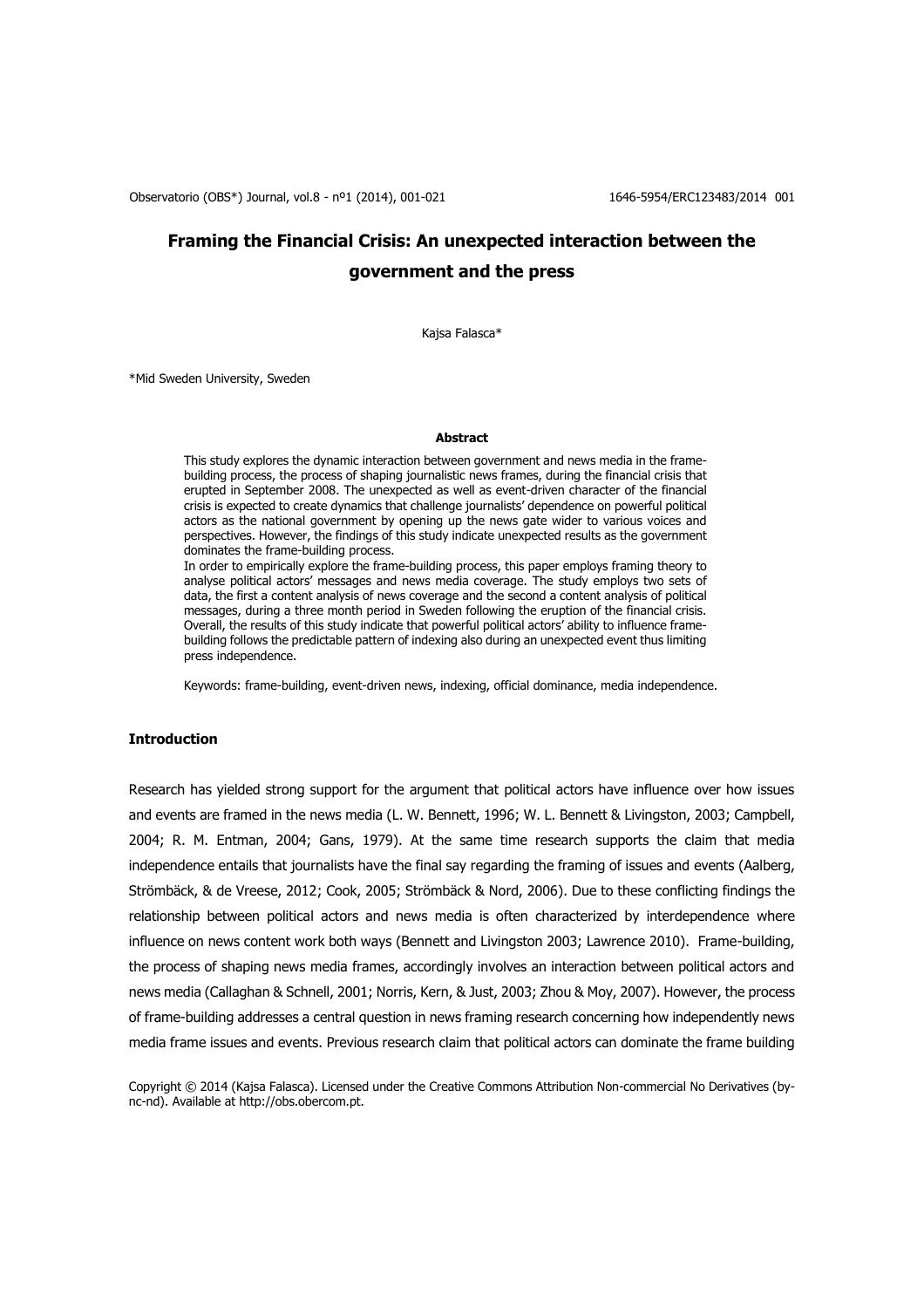#### 002 Kajsa Falasca Observatorio (OBS\*) Journal, (2014)

process by being one of the most important sources in news promoting their preferred frames (Bennett 1996; Entman 2004; Wolfsfeld and Sheafer 2006) but that this dominance is dependent on the context of news coverage. The dominance of official political actors can sometimes be limited by the dynamic of unforeseen events encouraging independent news framing [\(W. L. Bennett, Lawrence, & Livingston, 2007\)](#page-18-5).

Occasionally an unexpected event challenges established patterns in the news process and opens up opportunities as well as challenges for political actors, other issue advocates and journalists in the framebuilding process [\(Regina G. Lawrence, 2000;](#page-19-2) [Wolfsfeld, 2004;](#page-20-2) [Wolfsfeld & Sheafer, 2006\)](#page-20-3). In 2008 the dramatic event of the financial crisis received significant news coverage worldwide and journalists had to make sense of, explain and thus frame the unconventional phenomenon of a financial crisis. Based on the theorizing of event-driven news (Lawrence, 2010), the unexpected character of the financial crisis could create dynamics that challenged journalists' dependence on powerful political actors and national governments by opening up the news gate wider to various voices and perspectives. In other words, the financial crisis could limit official dominance and provide room for independent news framing.

Against this background, the purpose of this paper is to study the interaction between political actors and news media in the frame-building process during the 2008 financial crisis in Sweden. Since the crisis affected not only the financial sector but also the economy as a whole, it became an important political issue as well. It was thus important for the government to frame the crisis in order to explain what happened, why it happened, the repercussions and how they would handle the ensuing financial and economic crisis. Empirically, the study combines two content analyses, one of the government's and the opposition's communication and the other of news media coverage during a three-month period of the 2008 financial crisis in Sweden. By investigating the news media's use of powerful political sources the study explores whether the indexing norm is challenged by this unexpected event. To explore frame-building the paper employs framing theory to analyse political actors' messages and news media content. Furthermore it analyses the politician journalist interaction in the frame-building process by examining the salience of different political actors' frames in comparison with media frames during different phases of the financial crisis. Before presenting the research design of the study, its findings and conclusions, the literature on news framing will be examined.

### **Frame-building, indexing and event-driven news**

The concept of framing is closely related to the notion of problem definition and framing research is concerned with the selection and emphasis of different perspectives on an issue or an event [\(Callaghan & Schnell, 2001;](#page-18-4) [Cappella & Jamieson, 1996;](#page-18-6) [D'Angelo & Kuypers, 2010;](#page-18-7) [R. Entman, 1993;](#page-18-8) [Reese, Gandy, & Grant, 2001;](#page-19-3)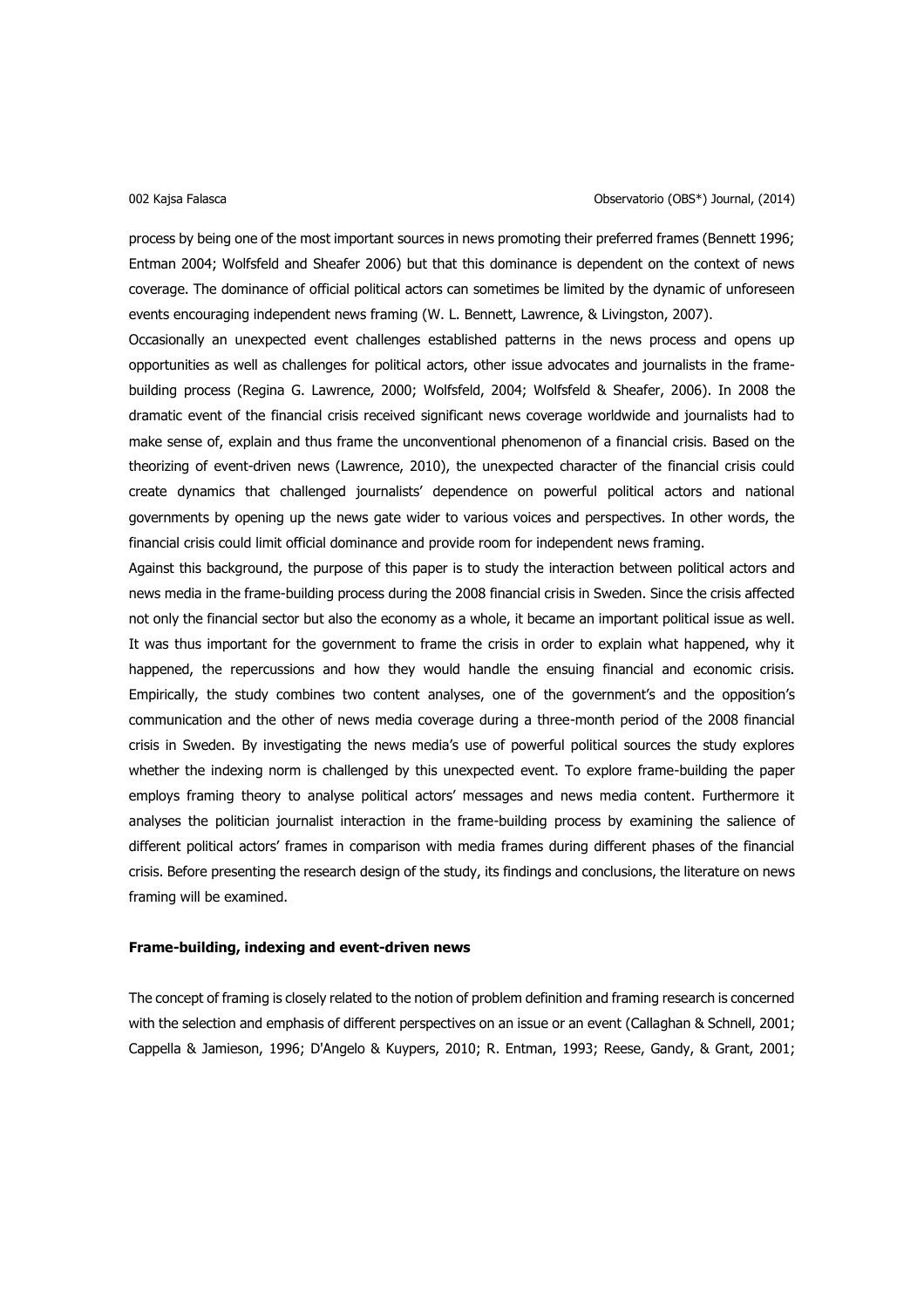# Observatorio (OBS\*) Journal, (2014) Charles and Controller and Controller and Controller and Controller and Controller and Controller and Controller and Controller and Controller and Controller and Controller and Controlle

[Schaffner & Sellers, 2009;](#page-19-4) [Sellers, 2010;](#page-19-5) [Zhou & Moy, 2007\)](#page-20-1). According to Entman's (1993: p. 52) classical definition, framing is 'to select some aspects of a perceived reality and make them more salient in a communicating text'. Entman (1993) also identifies four important functions of frames: they define problems, diagnose causes, make moral judgements, and suggest remedies. The central dimension of a frame involves the selection, organization and emphasis of particular aspects of reality as well as the exclusion of other aspects [\(De Vreese, 2010\)](#page-18-9). Frames can be regarded as patterns of presentation offering a coherent interpretation and evaluation of events, actors and actions. Thus, the potential power and consequences of frames relate to their function of defining reality, judging actions and setting the terms of political debate.

The tradition of framing research is usually concerned with framing in the news media and framing effects on public opinion [\(D'Angelo & Kuypers, 2010;](#page-18-7) [Reese et al., 2001;](#page-19-3) [Scheufele & Tewksbury, 2007\)](#page-19-6). However, more than a decade ago Scheufele stated, 'This research, however, has not determined how media frames are formed or the types of frames that result from this process' (1999: p. 115) and further argued that research should address the process of frame-building and the potential sources of influence on the framing of news content. Following this call, research on framing has over the last decade produced several studies examining news media framing of political issues and events with a focal question concerning to what extent the news media is independent in framing or whether powerful political actors dominate the news media with their preferred frames [\(Althaus, 2003;](#page-17-2) [D'angelo, 2006;](#page-18-10) [R. M. Entman, 2004;](#page-18-2) [R.G. Lawrence, 2010\)](#page-19-7). The question of 'where frames derive from' has been approached from different perspectives based on the idea of different types of politician journalist interactions [\(Blumler & Gurevitch, 1995\)](#page-18-11) as the construction of news and frames in news stories is regarded as a joint production [\(Wolfsfeld & Sheafer, 2006\)](#page-20-3).

Frame building involves interaction between different political actors and the news media in a dynamic process [\(Chong & Druckman, 2007;](#page-18-12) [Scheufele, 1999;](#page-19-8) [Zhou & Moy, 2007\)](#page-20-1), where both access to media and independence norms are influential. One important theoretical explanation for official dominance in news media is provided by the indexing hypothesis, which predicts how journalists index the range of viewpoints expressed in political debate [\(W. L. Bennett, 1990\)](#page-17-3). Based on Bennetts indexing theory, research has concluded that official voices are the main constructors of news frames since official political actors are the most prevalent voices and political actors trigger most political news stories [\(R. M. Entman, 2003;](#page-18-13) [Shehata,](#page-20-4)  [2010;](#page-20-4) [Wolfsfeld & Sheafer, 2006\)](#page-20-3). Despite that indexing attempts to explain what stories and voices will receive the greatest news coverage and thus is analytically distinct from news framing which is concerned with the selection and emphasis of different perspectives in news, sources undoubtedly influence framebuilding (Lawrence, 2010). Because the dominant voices in news media are likely to be the ones with power over issues and the views presented, the news is more likely to reflect their perspectives and understanding. In other words: sources promote their frames (Lawrence, 2010). Numerous studies have observed how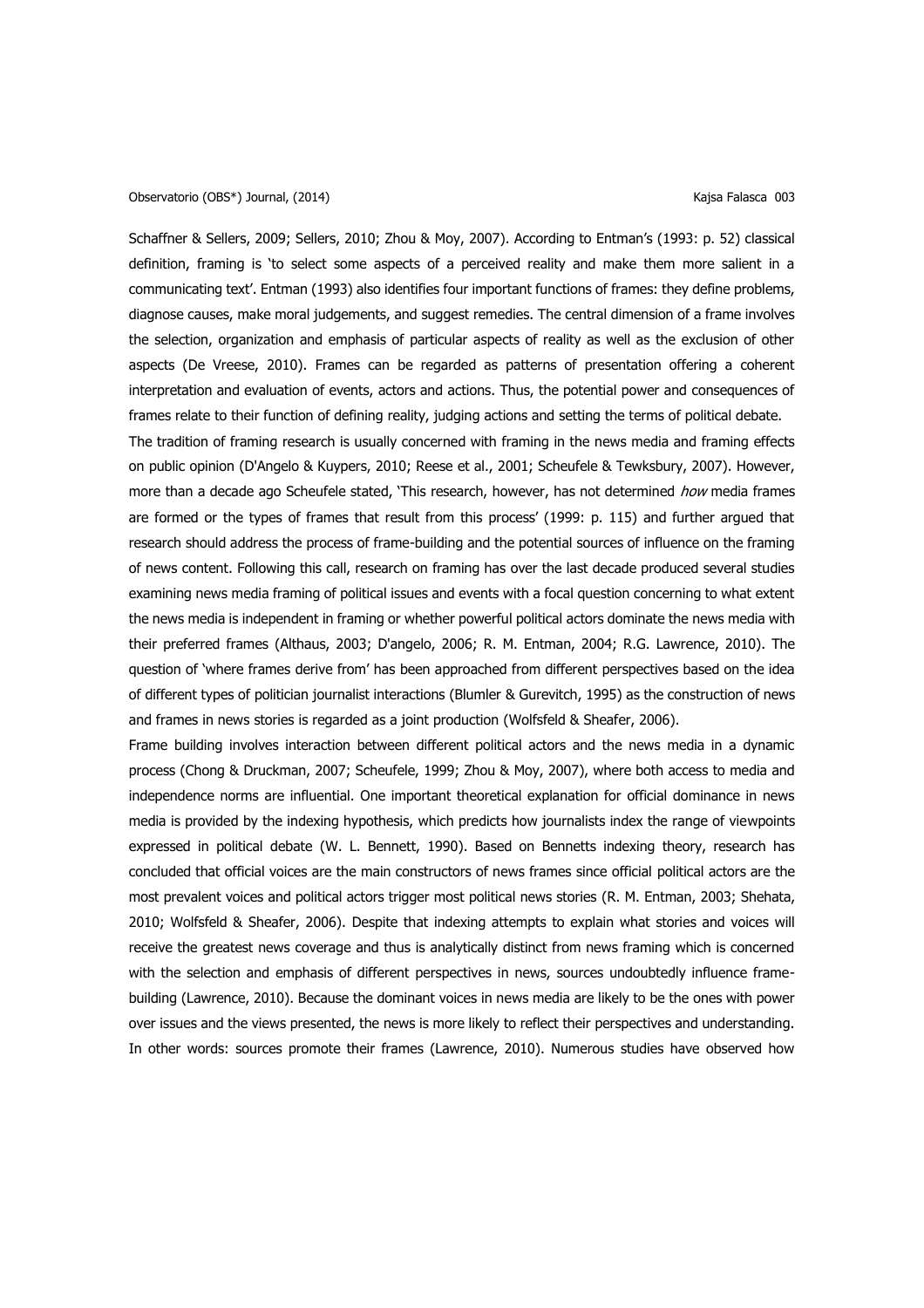political actors construct frames and actively attempt to influence media coverage [\(Callaghan & Schnell, 2001;](#page-18-4) [Schaffner & Sellers, 2009;](#page-19-4) [Sellers, 2010;](#page-19-5) [Sheafer & Gabay, 2009\)](#page-19-9).

Nevertheless, contemporary research argues that different conditions and contexts impact whether news frames are predominantly influenced by external or internal factors of the news media [\(Callaghan & Schnell,](#page-18-4)  [2001;](#page-18-4) [Livingston & Bennett, 2003;](#page-19-10) [Shehata, 2007;](#page-20-5) [Wolfsfeld & Sheafer, 2006\)](#page-20-3). Lawrence (2000) distinguishes between event-driven news and institutionally-driven news and argues that depending on what drives the news coverage there exists different challenges for journalistic norms and routines as well as source dominance in news framing. Event-driven news initiated by the appearance of dramatic and unexpected events challenge indexing norms by opening up possibilities for actors other than official politicians to influence news coverage. Unexpected events also challenge journalistic framing norms and routines by offering greater framing freedom as viewpoints and frames are expected to proliferate [\(W. L. Bennett,](#page-18-14)  [Lawrence, & Livingston, 2006;](#page-18-14) [R.G. Lawrence, 2010;](#page-19-7) [Shehata, 2007\)](#page-20-5).

The notion that an unexpected event questions the indexing norm and the frame-building process is important in crisis events. As a crisis emerges both political actors and media actors can initially be overwhelmed since no plans or routines for how to deal with the situation or make sense of it exist [\(W. L.](#page-18-14)  [Bennett et al., 2006;](#page-18-14) [Norris et al., 2003\)](#page-19-1). Thus, an unexpected event opens up opportunities and challenges for both various actors and journalists to influence the frame-building process since there are no established frames to follow. According to these theoretical expectations the financial crisis should have created the dynamics that could encourage journalists to include various voices and perspectives in news coverage that opposes the top-down news framing proposed by the original indexing hypothesis. Thus, allowing the news media to be independent and critical of government news management in the frame-building process. The eruption of the financial crisis in 2008 presents an opportunity to assess these expectations on the framebuilding process.

#### **Framing the financial crisis**

The eruption of the financial crisis in 2008 affected financial markets and economic systems all over the world. Substantial efforts were made and large amounts of economic aid were given by various governments to prevent a financial collapse and an economic crisis impacting societies worldwide, turning the crisis into an important political issue. As the crisis evolved it is reasonable to describe the financial crisis as a complex, multi-faceted and multi-layered process involving numerous actors. Initially the financial crisis was a dramatic event that received significant attention in news coverage worldwide and the news media needed to make sense of this complex and unexpected event. As explained by Schifferes and Coulter (2012: p. 19) 'the role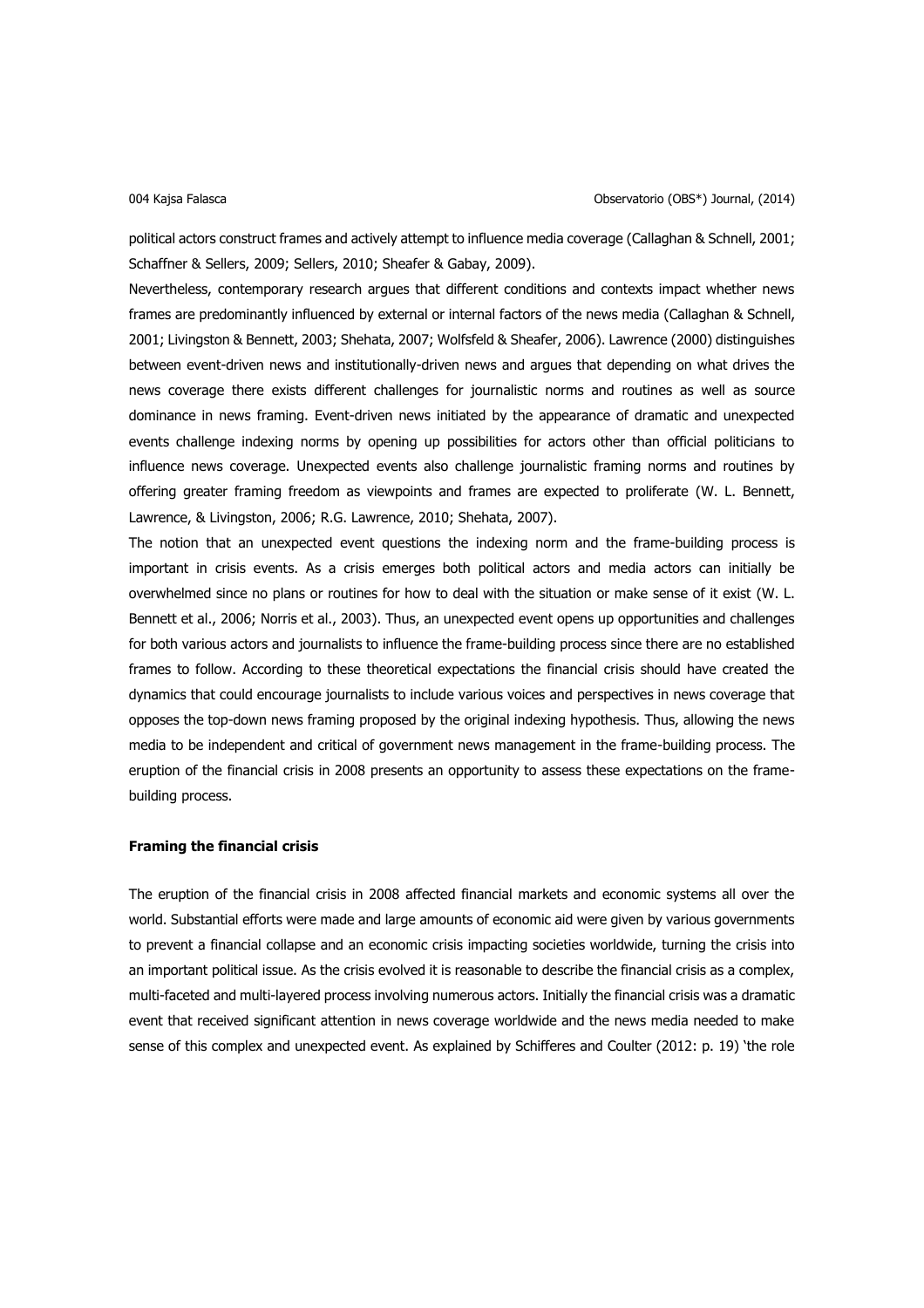# Observatorio (OBS\*) Journal, (2014) Charles and Controller and Controller and Controller and Controller and Controller and Controller and Controller and Controller and Controller and Controller and Controller and Controlle

of journalists in framing news coverage and interpreting events to the general public was crucial'. The amount of coverage also raises the question of journalistic routines and the complexity of the crisis raises questions of journalistic knowledge of financial issues and its effect on framing as general journalists were thrown into financial reporting [\(Manning, 2012;](#page-19-11) [Schifferes & Coulter, 2012;](#page-19-12) [Tambini, 2010\)](#page-20-6). Furthermore, some research highlights the dominance of elite financial sources in news media coverage of the crisis with the consequence of financial experts gaining a monopoly for defining the issues absent of critical debate [\(Berry, 2012\)](#page-18-15).

Turning to the Swedish case we first take a look at the norm of routine political journalism and source use in news media that affect frame-building. From a media system perspective, Sweden is considered a democratic corporatist country with strong journalistic professionalism, high levels of newspaper circulation and strong public service broadcasting institutions [\(Hallin & Mancini, 2004;](#page-19-13) [Nord, 2008\)](#page-19-14). Political journalism is guided by professional principles of objectivity and impartiality as well as strong general support for the watchdog function of the media At the same time, sources representing influential groups in society have substantial influence over the media agenda and journalists rely heavily on trustworthy and powerful sources in newsgathering processes. Despite that, according to Strömbäck and Nord (2006) journalists tend to have the final say regarding the framing and presentation of news.

The framing of the financial crisis in Swedish news media offers a test of the interaction between political actors and news media in the frame-building process during an unexpected event, based on a number of elements. The news coverage was event-driven since the fall of the American bank Lehman Brothers triggered the massive attention to financial crisis news in Swedish media. News media initially focused the American bank crisis and it's repercussions with dramatic images of banks collapsing on Wall Street. As the financial crisis developed and also came to effect Swedish banks, the economy and its citizens, the crisis was clearly reflected in Swedish news media by a significant and negative news coverage (Färm et al 2012). The massive attention to financial and economic consequences threatening the Swedish system demanded interpretations by the government and explanations on how the government would handle the ensuing crisis. Thus, the financial crisis became an important political issue supporting the characterization of an event-driven news prediction of various and critical voices competing with powerful political actors' explanations of the crisis. According to the event-driven model these sources might lead to critical and independent news framing challenging the governments preferred framing of the crisis. This leads to the first research question concerning news media coverage:

RQ 1: Which sources did journalists turn to most frequently in news media coverage during the financial crisis?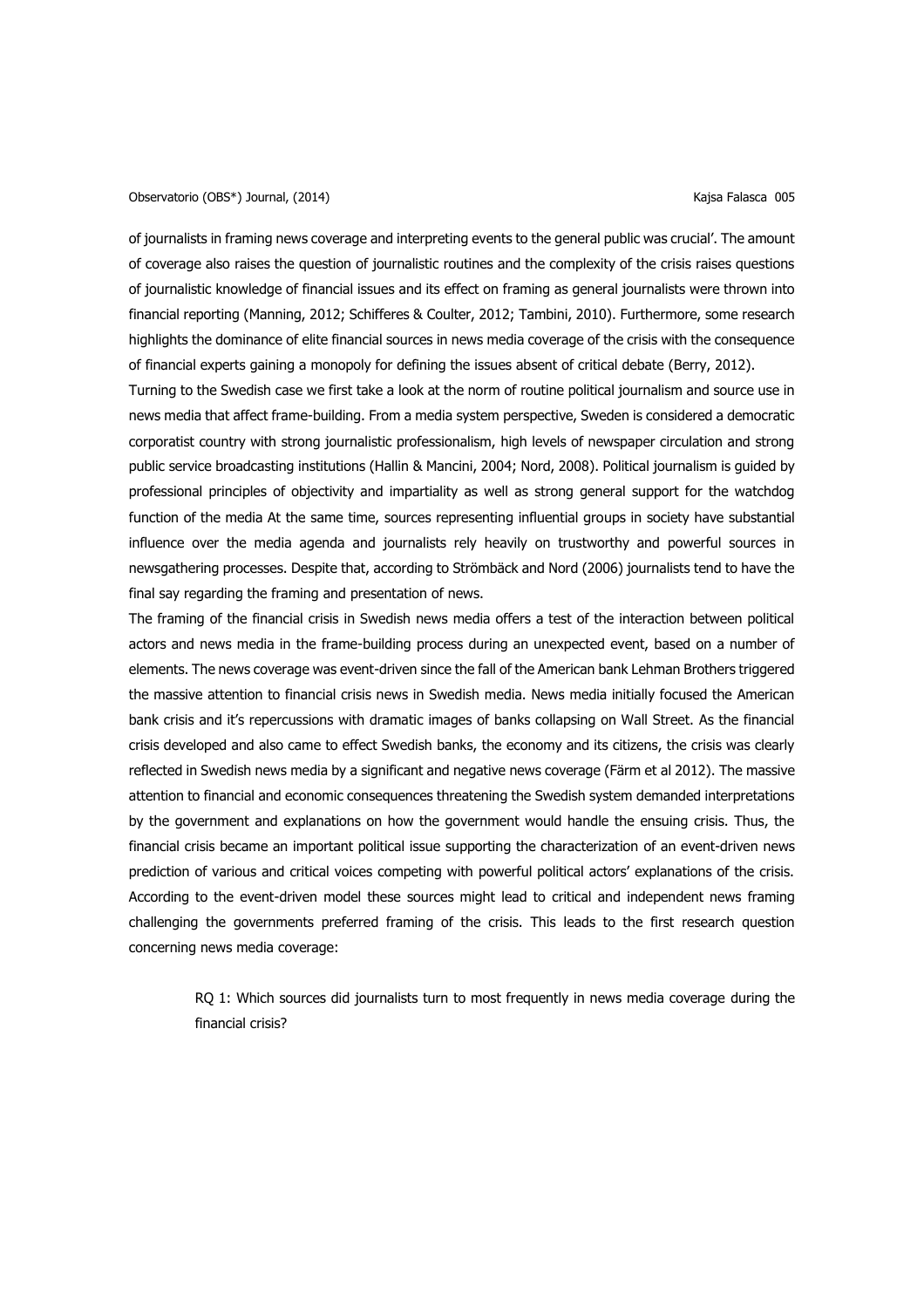### 006 Kajsa Falasca Observatorio (OBS\*) Journal, (2014)

In order to study the frame-building process one must go beyond just analysing the actual framing of an event and the source used in the news media. Certainly, it is important to study the interpretations offered to journalists by various actors and the government and its political opposition as well. Thus, complementing a news frame analysis this study also includes the analysis of interpretations and explanations of the crisis presented by the government and the opposition in press conferences, press releases and political debates. The event-driven model predicts the emergence of critical counter frames competing with official explanations. As the financial crisis developed into the main news story in Sweden we could thus expect the political opposition to offer interpretations critical of government. So when the news gates open up for more voices to be heard, the frames presented by political oppositions are predicted to influence news framing. Furthermore, the event-driven model suggests that the frame-building function of oppositional voices is more likely for new events where no established frames exist to follow for neither sources nor journalists. However, the absence of political opposition supports the indexing norm allowing governmental framing a dominant position in news media. Research has indicated that the existence of a consistent and organized political opposition is crucial for critical news framing independent of government news management (Bennett et al, 2007; Entman, 2004). As outlined in the theoretical framework, political actors exert most influence on framebuilding when presenting their viewpoint as influential sources whereas journalists exert most influence when selecting sources and writing their stories. By comparing the salience of political actors' frames and news media frames it is possible to explore the influence of the opposition and the government on the framing of the crisis and evaluation of different actors handling of the crisis in news coverage. The next research question thus deals with the influence of political actors on journalistic news frames during the financial crisis.

RQ 2: How was the financial crisis framed in news media coverage and did the news media reflect the frames presented by political elites?

# **Method and data**

This study of frame-building during the 2008 financial crisis combines two content analyses, one of the news media content and another of the political messages from governmental and oppositional political actors during the financial crisis. The time period,  $15<sup>th</sup>$  September 2008 until  $31<sup>th</sup>$  December 2008, is divided into three phases corresponding to the different phases of the financial crisis and its development in Sweden. Phase 1 (September  $15<sup>th</sup>$  -October  $15<sup>th</sup>$ ) is the initial phase of the financial crisis with the international bank crisis, Phase 2 (October  $16th$  -November  $15th$ ) corresponds to the following economic downturn and Phase 3 (November  $16<sup>th</sup>$  -December 30<sup>th</sup>) is distinguished by the escalation of unemployment. By comparing the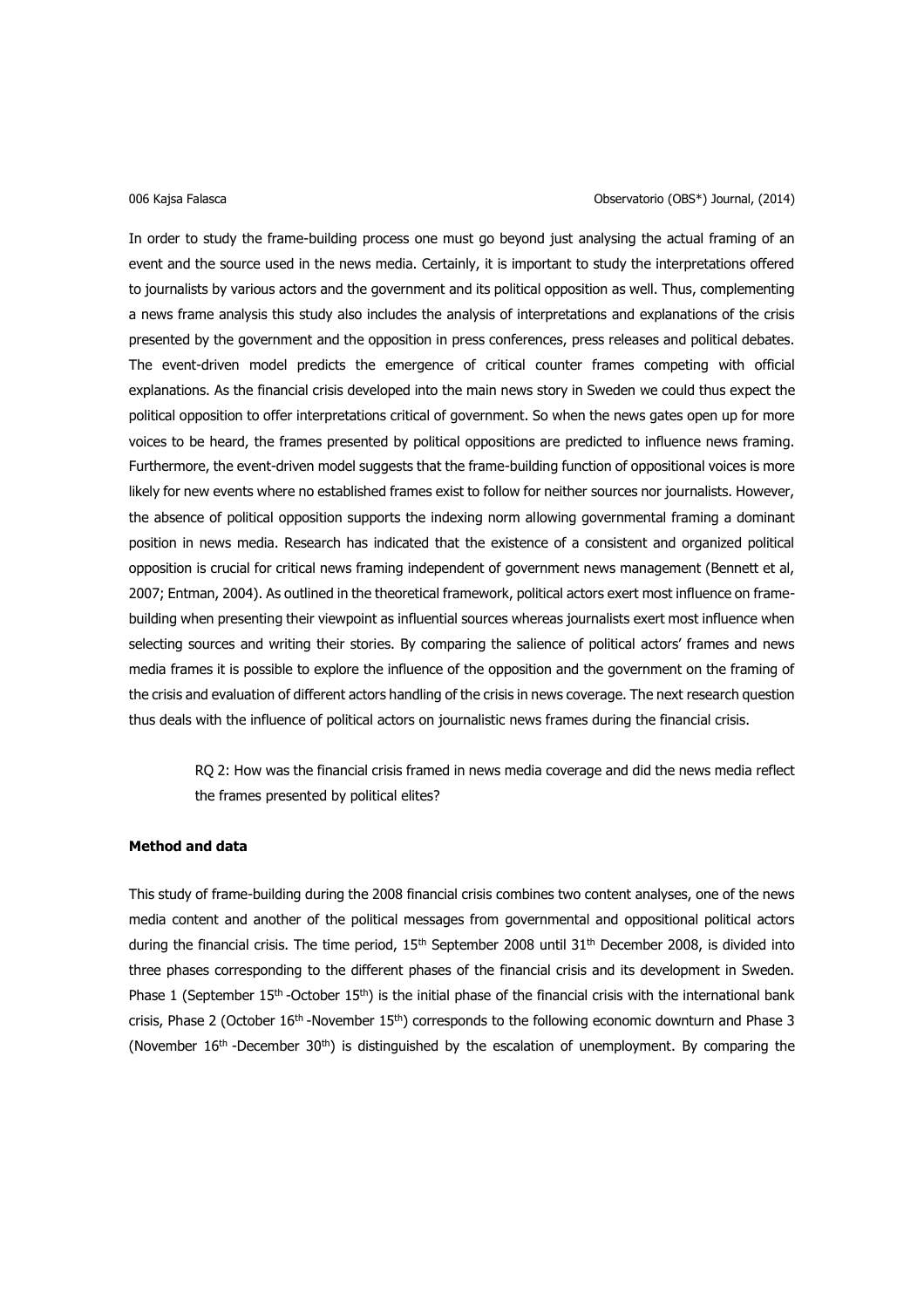salience of different political actors' frames with that of different news media frames in the different phases it is possible to study the influence and interaction between political actors and news media in the framebuilding process. Thus, the research design with time phases enables a longitudinal comparison in order to examine the interaction between politicians and journalists during an unexpected event.

# **Data**

Two sets of data were used to test the relationship between frames presented by political actors and frames used in the news media. One set of data includes material available from the government web archive of official documents. This set of data consists of press conferences, press releases, official statements, and debate articles as well as parliamentary debates involving both the government and the opposition during the above mentioned time period. The criterion for selecting the material was that it must deal with the financial crisis. The following set of search words was used; economic crisis, financial crisis, economic depression, financial downturn and bank crisis. This dataset consists of 161 units from the period 15<sup>th</sup> September 2008 until 31<sup>th</sup> December 2008. It includes 91 messages from the government and 70 messages from the opposition.

The second set of data is the media content in the form of newspaper articles and newscasts on national TV and radio collected during the same time period as the previous one. The media data is drawn from four main national newspapers namely, Aftonbladet, Expressen, Dagens Nyheter and Svenska Dagbladet. The first two newspapers are daily tabloids and the second two are daily quality papers. The television news programmes are Aktuellt, Rapport and TV4 Nyheterna. The first two are part of the public service broadcasting company Sveriges Television (SVT), whereas the third programme belongs to a commercial station (TV4). The national radio news programmes are Kvart i fem ekot and Ekonomiekot which are the main news programmes on the public service radio Sveriges Radio (SR). The content analysis included 3019 news stories from the following outlets; Aftonbladet 134 (4,4%), Expressen 112 (3,7%), Dagens Nyheter 621 (20,6%), Svenska Dagbladet. 813 (26,9%), Aktuellt 364 (12,2%), Rapport 226 (7,5%), TV4 Nyheterna 388 (12,8%) and Sveriges Radio 361 (11,9%). The criterion for selecting the material was that it must deal with the financial crisis and the same set of search words used for the first dataset; economic crisis, financial crisis, economic depression, financial downturn and bank crisis.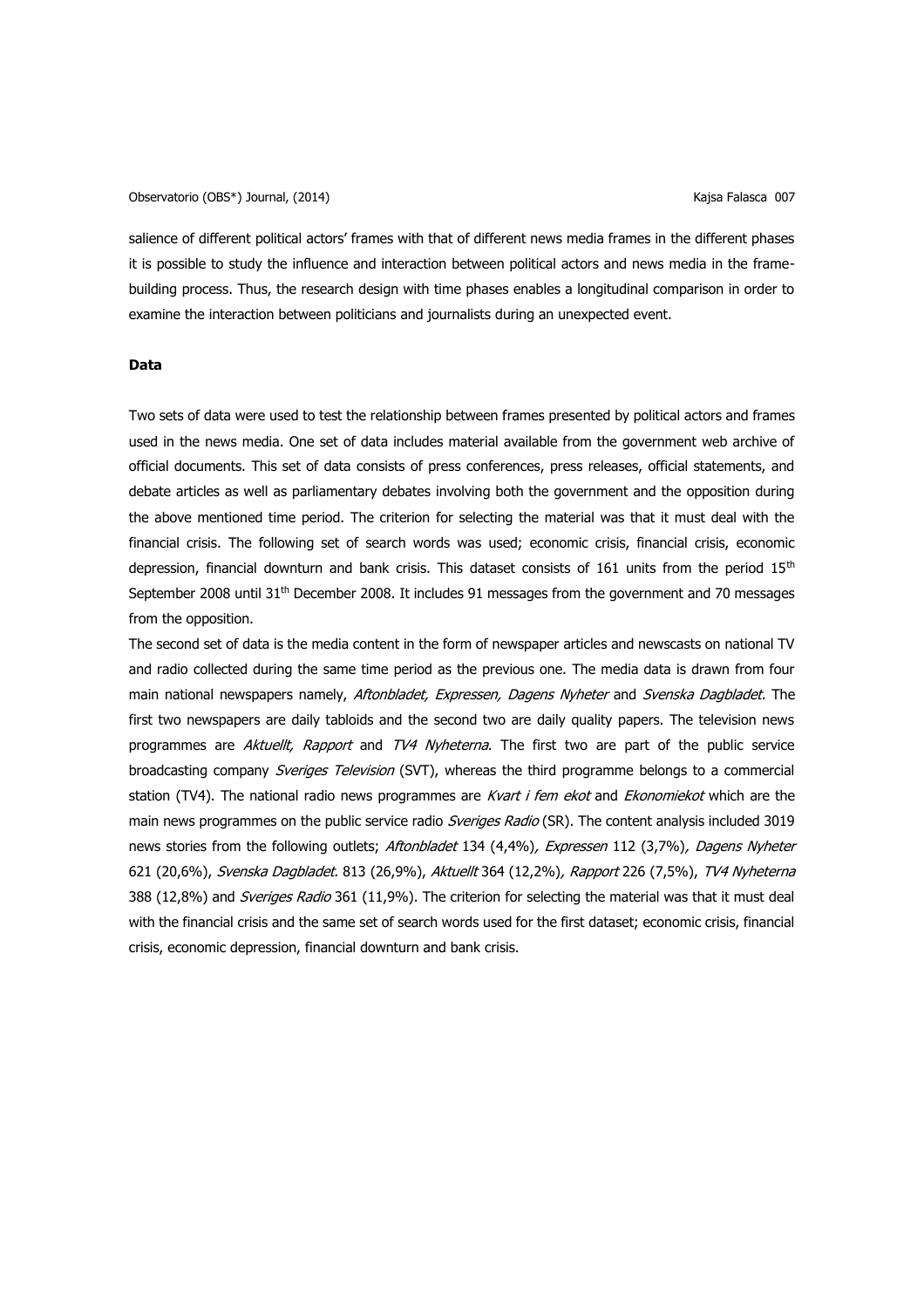### **Content analysis**

In this study the unit of analysis in the media data set was full news articles and individual news stories, which was defined as a single news story focusing on a particular event or theme. In the political data set the unit of analysis was full press conferences, press releases, official statements, and debate articles as well as individual contributions in parliamentary debates, which was defined as a single message with a particular focus. The unit of analysis varies in many framing studies but full and single news stories are the most widely used methodology and approach in research on news content [\(Esser, Strömbäck, & de Vreese, 2012\)](#page-19-15). By using the full news story as unit of analysis it is possible to identify frames embedded in the longer text. Thus, this study also treats different political messages as full and single stories in order to make the political material comparable to news content.

A code sheet with code rules was developed specifically for this study drawing on measures and procedures from previous framing studies of the research team. The same code sheet and rules were used for the content analysis of both sets of data. Every unit was analysed for the presence of a number of different frames as well as the use of different sources. The coders were asked to first determine which specific frame was used to fulfil the function of the dominant definition of the financial crisis. Secondly to determine the dominant evaluative frame used to judge different actors management of the crisis. And finally to identify the use of different sources in news stories. Two trained coders coded the media data set and the author performed the coding of the political data set. To test for reliability two tests were done, one for each data set. First an intercoder reliability test was conducted where two coders recoded ten per cent of all the units in the media data set. 302 news stories were randomly selected and recoded. A reliability test showed an overall intercoder reliability (Holsti) of .80. Second an intracoder reliability check was conducted by recoding ten per cent of all the units in the political data set. 16 units were randomly selected and recoded. The result for the reliability test revealed an overall intracoder reliability (Holsti) of .83.

### **Measurements**

#### Frames defining the financial crisis

Because problem definition is the central function of a frame [\(R. M. Entman, 2004\)](#page-18-2) it is important for actors to influence the problem definition of an issue at a specific time in order to influence the interpretation and set the terms of the political debate. In this study we identified six different issue-specific frames to define the dominant characteristic of the financial crisis and its effects on society. A subsample of the political data set was read and coded by the author using a qualitative content analysis in order to capture the range of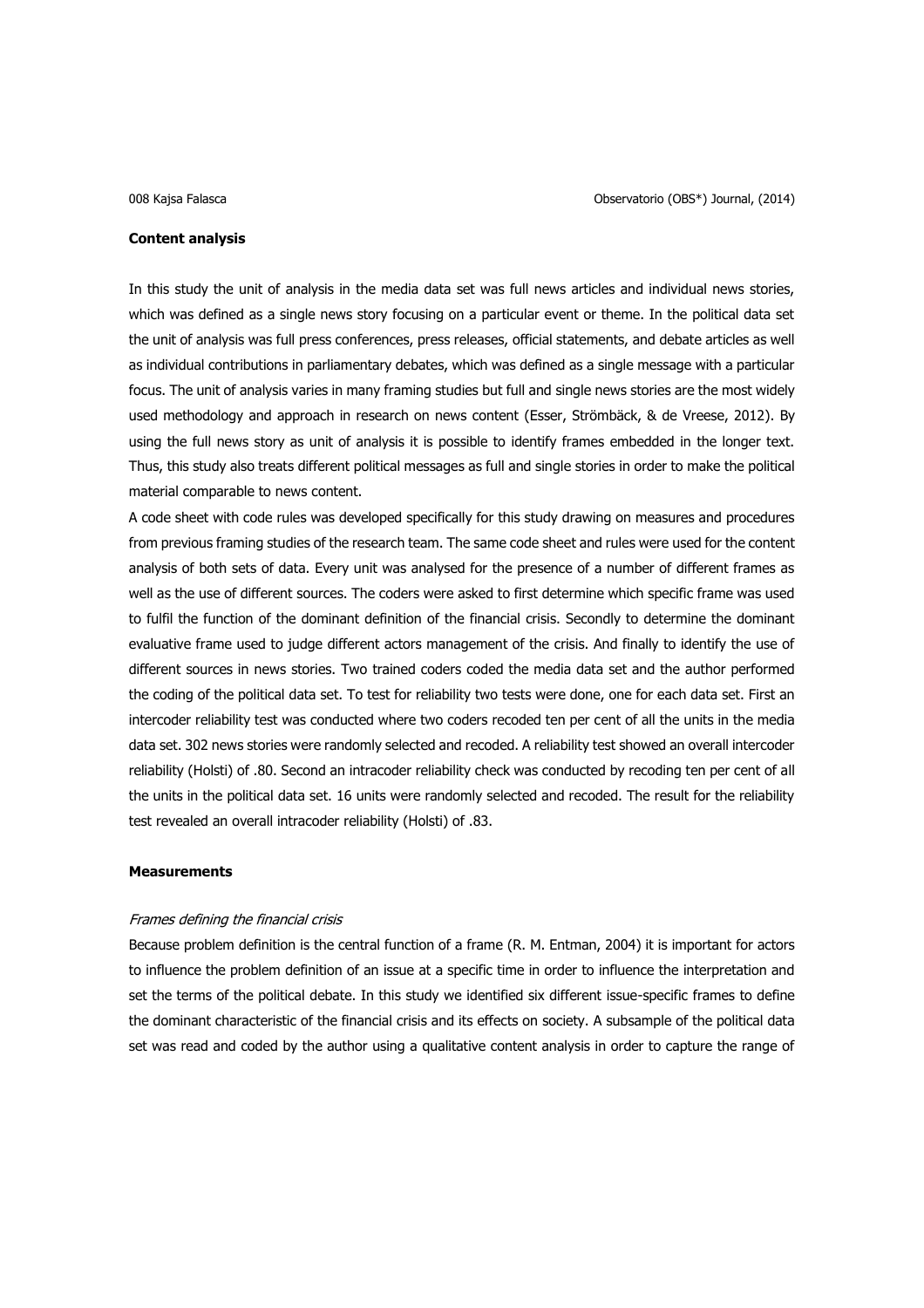definitions of the financial crisis circulating at the time. A total of 20 political messages were coded to identify the range of problem definitions. The six different frame identified and then used in the quantitative content analysis were: (1) a labour market crisis with effects on the labour market, the Labour market frame, (2) a state finance crisis effecting the finances of the state, the Finances of the state frame, (3) a bank crisis effecting the private banks, the Bank crisis frame, (4) a business crisis effecting the business market, the Business frame (5) an economic crisis effecting economic growth, the Economic growth frame and (6) an economic crisis with effects on private economy, the Private economy frame.

#### Evaluative frames

Another important and central function of a frame, in addition to the problem definition function, is the ability to make moral judgements by judging actors and thus influence interpretations and evaluations of these actors [\(R. Entman, 1993\)](#page-18-8). Therefore, we also identified evaluative framing of different actors by asking whether the evaluative tone of an actor's management of the crisis was positive, neutral or negative. In every unit where the actors; government, opposition and/or banks appear, the evaluative frame was also identified. Thus, the evaluative frame depicting how different actors managed the crisis was coded as neutral, positive or negative. The coding instructions based on previous research clearly instructed that an evaluative frame must express a moral judgement of actors' ability to handle the financial crisis.

#### **Sources**

A news source was coded as present when defined as an individual with a directly attributed quote, statement or fact in the news story. The number of sources included in a news story was also coded. When coding sources in the news stories, a number of different source categories were defined and included in the content analysis. The source categories used in this study were as follows: politicians (elected officials), ordinary citizens (those who get to speak as ordinary people and not due to any position in a party or organisation), journalists (people identified as working for the media exempt the reporter covering the story) and experts (people with comprehensive or authoritative knowledge in the subject).

### **Findings**

News media coverage of the financial crisis in Sweden during the fall of 2008 was extensive. Overall, a maelstrom of negative news characterized Swedish media coverage. The fall of Lehman Brothers in September 2008 marks a starting point for the substantial increase in attention devoted to economic issues. Initially Swedish news media focused on the international repercussions of the crisis painting a dark picture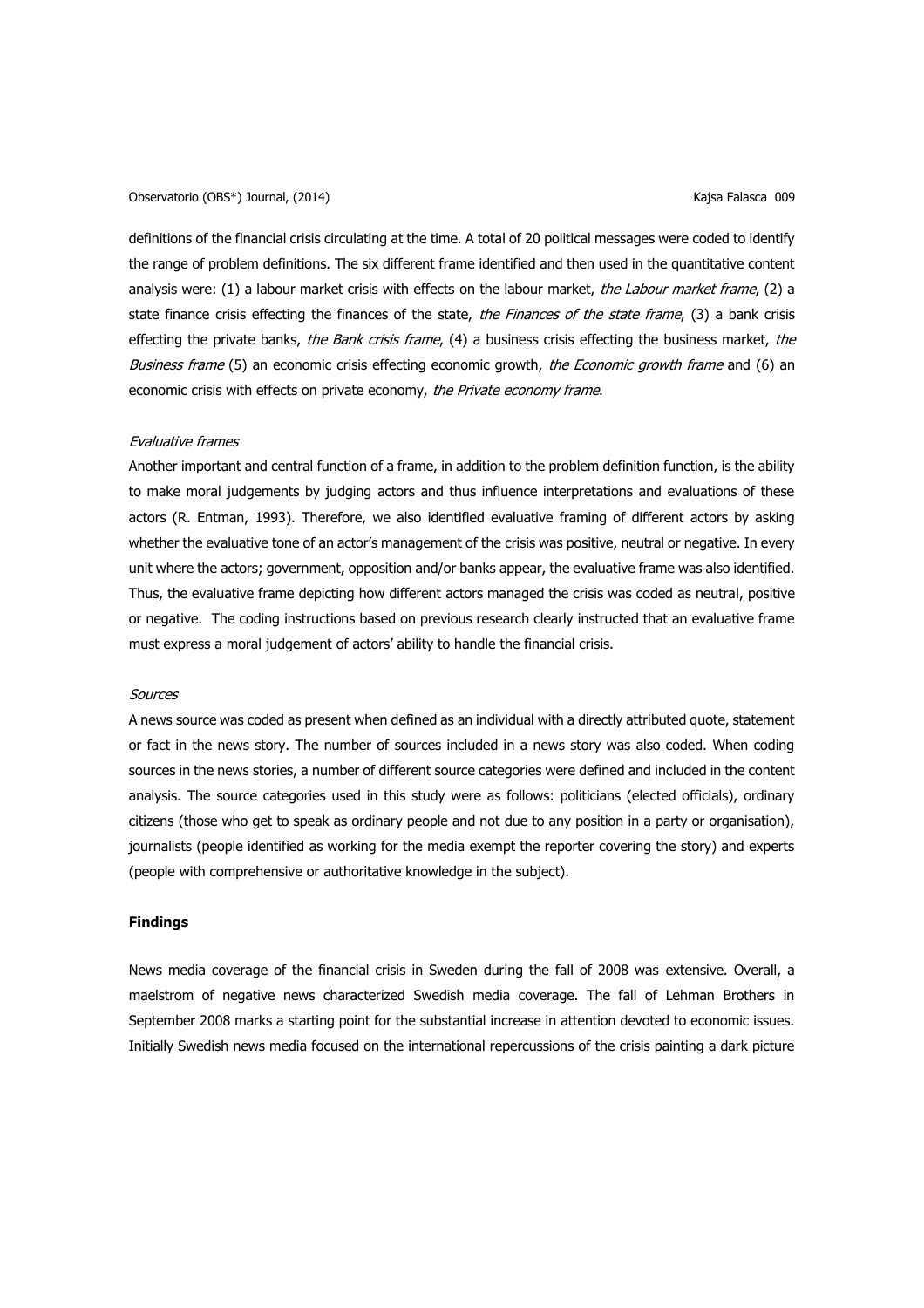of the worldwide socio-economic future. As the crisis developed and came to effect the Swedish economy and society the focus in news coverage turned to negative consequences for Swedish banks, economy, labour market and business. As illustrated in Figure 1, the crisis coverage exploded in the first phase of the crisis but remained as an important issue on the news agenda during the following phases.

The massive attention to the financial crisis in news media, with increasing focus on socioeconomic consequences for Sweden, turned the financial crisis into a dominant political issue as well. However, political actors' initial response to the crisis was not as intensive as the news media. The government was moderate in their communication concerning the financial crisis initially, the first official press conference was held on 22<sup>th</sup> September and subsequent press conferences were held as late as 13<sup>th</sup> October. As the financial crisis developed, the government stepped up their communication efforts focusing on the international characterization of the crisis and asserting their safe and responsible handling of the crisis in Sweden. The opposition, on the other hand, did not officially initiate any communication concerning the crisis during the first phase.



**Figure 1:** The number of news stories about the financial crisis in Sweden during the different phases of the financial crisis. The number and dates for government press conferences.

Note: N=3019

Even though major differences in source use and framing of stories could be expected in different media, the content analysis did not reveal significant differences. The small variances found was that: tabloid newspapers more frequently used citizens as sources and focused more on issues concerning private economy; quality newspapers included experts more often as sources as they focused on more in-depth news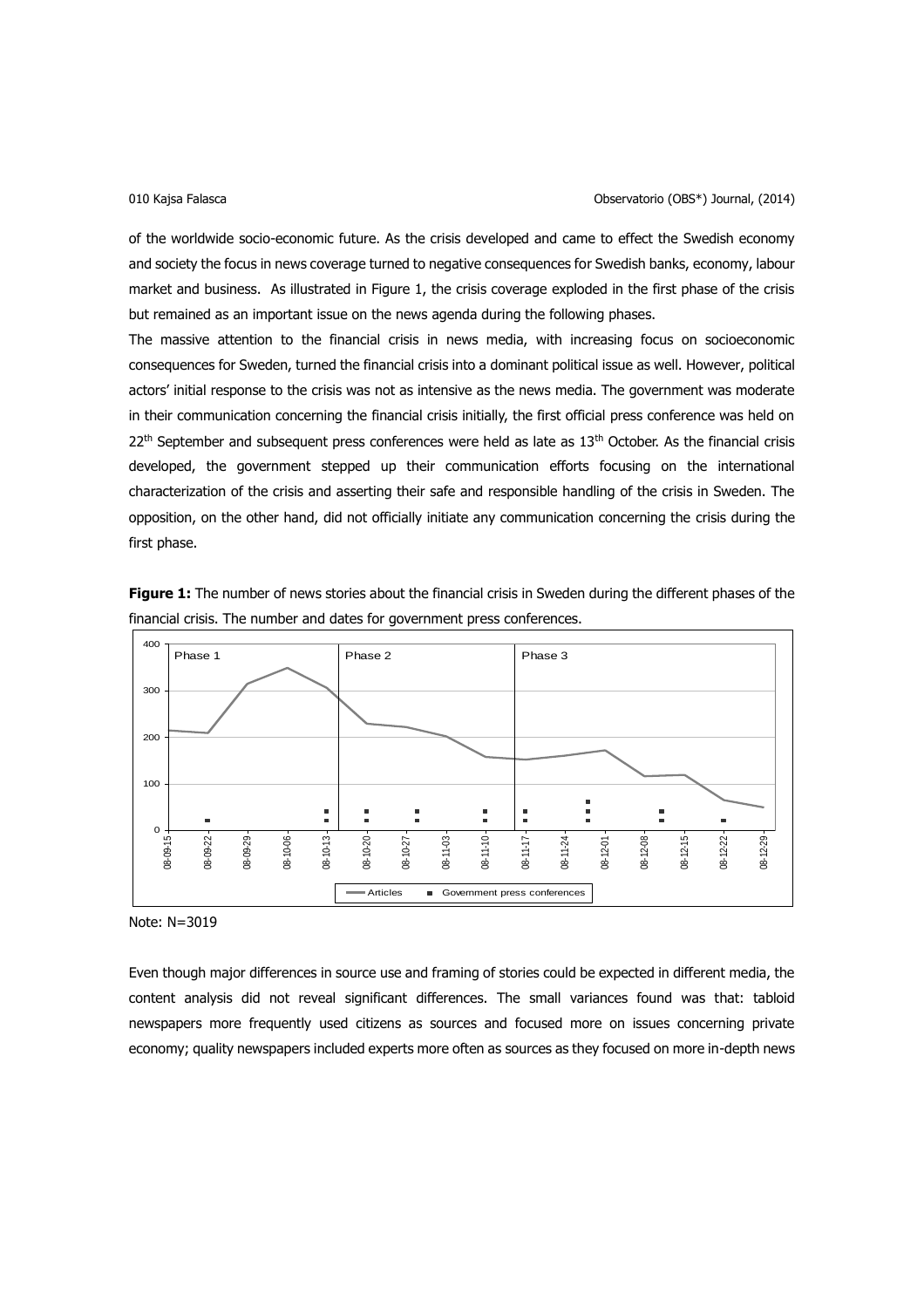stories in the supplement sections; and in broadcast as well as radio news programme journalists were more frequently used as sources. Overall, the attention to the crisis in the main news sections, the source use and the framing pattern indicates concordant coverage across different news outlets indicating that the national news media behaved as a relatively homogenous institution.

# News media's source use

The first research question concerned the use of sources in news media during the financial crisis. Given the nature of the crisis as an unexpected event and the substantial increase in news coverage, we could expect a pattern of source use in news media challenging the indexing norm. The content analysis reveals that journalists did turn to various sources in the news coverage and included politicians in 35% of news stories, experts in 19%, citizens in 13% and journalists in 7%. Nevertheless, contrary to expectations, powerful politicians were the most frequently used source category in financial crisis coverage. Due to the dominant position of politicians as sources the following results will focus these political sources. Surprisingly government politicians dominated as sources in news coverage. The government significantly increased its presence as a source gaining its dominant position as the news coverage increased in the first phase of the crisis (see Figure 2). Furthermore, the news content analysis revealed that journalists did not include the political opposition in most news stories featuring government politicians.



**Figure 2:** The presence of sources from the government and the opposition in news coverage during the different phases of the financial crisis.

Note: N=840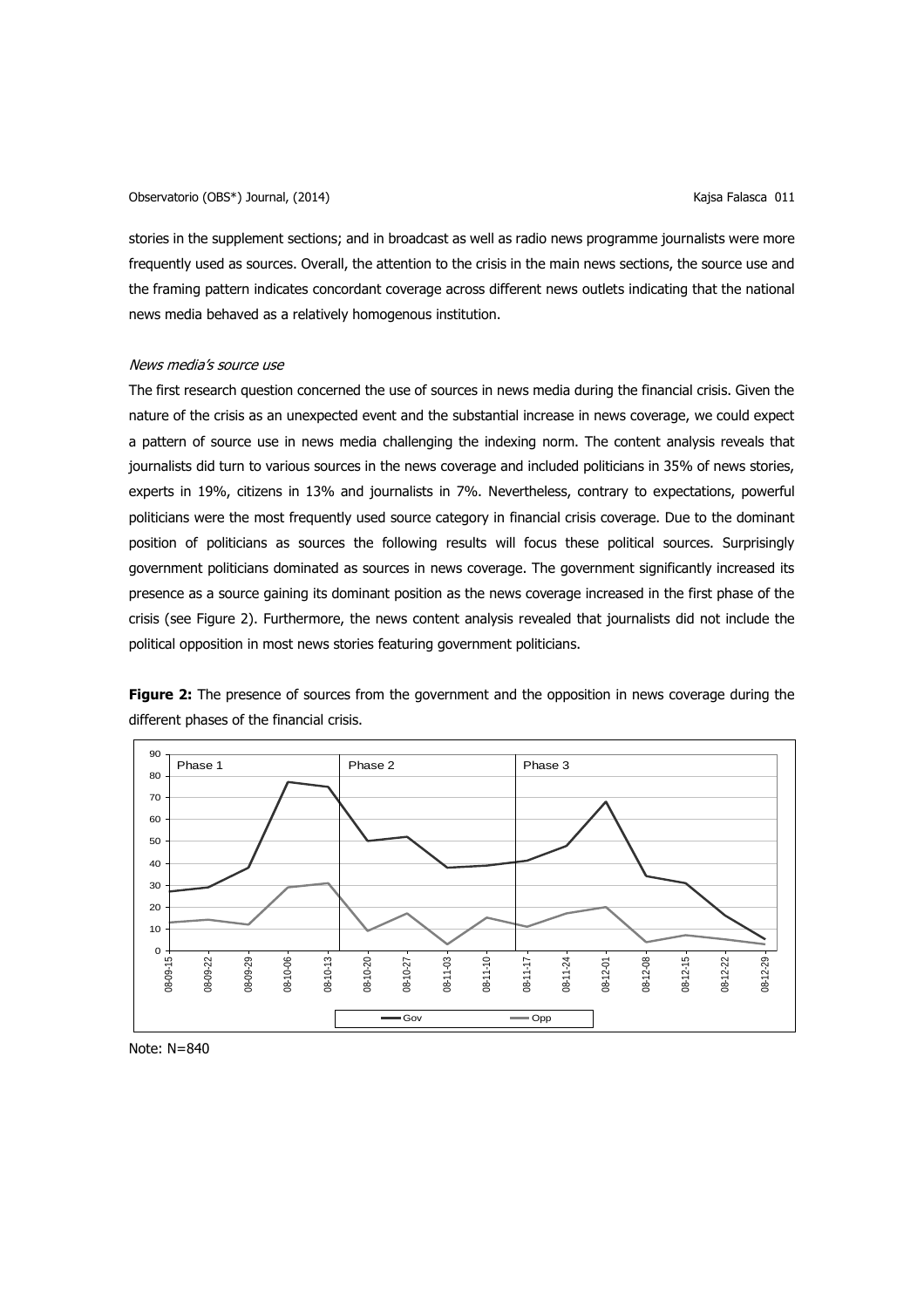### 012 Kajsa Falasca Observatorio (OBS\*) Journal, (2014)

At the individual level, the most frequent politicians in news media coverage were: first the Finance Minister, secondly the Prime Minister, and thirdly the Financial Market Minister, three political positions regarded as the most important in government. These findings furthermore indicate that journalists turned to the most powerful political actors in the newsgathering process during all phases of the crisis. The absence of the political opposition in crisis news opposes the expectations of the event-driven model challenging indexing norms. Even though the news gates opened wide as the crisis erupted, powerful Ministers were the most dominant voices in news media.

### Framing the crisis

With reference to the second research question Table 1 and 2 display the prominence of different frames presented by news media, the government and the opposition during the financial crisis. Due to the significant increase in news coverage and the event driven news dynamic, we could expect a challenge for both news media and political actors to make sense of the situation. As illustrated in Table 1, government framing of the financial crisis was initially scattered across different frames whereas the following phases display a clear focus on specific frames. Two major governmental frames emerged, the bank crisis frame in the second phase and the crisis of *economic growth frame* in the third phase emphasising the financial rather than the political dimension of the crisis. The remarkable increase in communication from one phase to the next demonstrates how the government stepped up their news management as the crisis developed.

A surprisingly uncommunicative political opposition is revealed in Table 1. Clearly, the opposition did not use the opportunity of the crisis to influence news framing in the initial phase. Contrary to all expectations, the political opposition did not present opposing or critical frames as it started communicating in the second phase. The findings illustrate a frame agreement with the government when the bank crisis frame emerged and dominated oppositional communication. However, as communication efforts increased in the third phase the opposition started criticising the government and emphasised the labour marked dimension of the financial crisis. Thus, counter frames failed to arise during the initial phases of the crisis as the event-driven model predicts. The opposition did not introduce counter-frames in their communication until the third phase when the crisis was actually waning from the media agenda. As we will see the absence of critical viewpoints also affects the evaluative framing in news media content.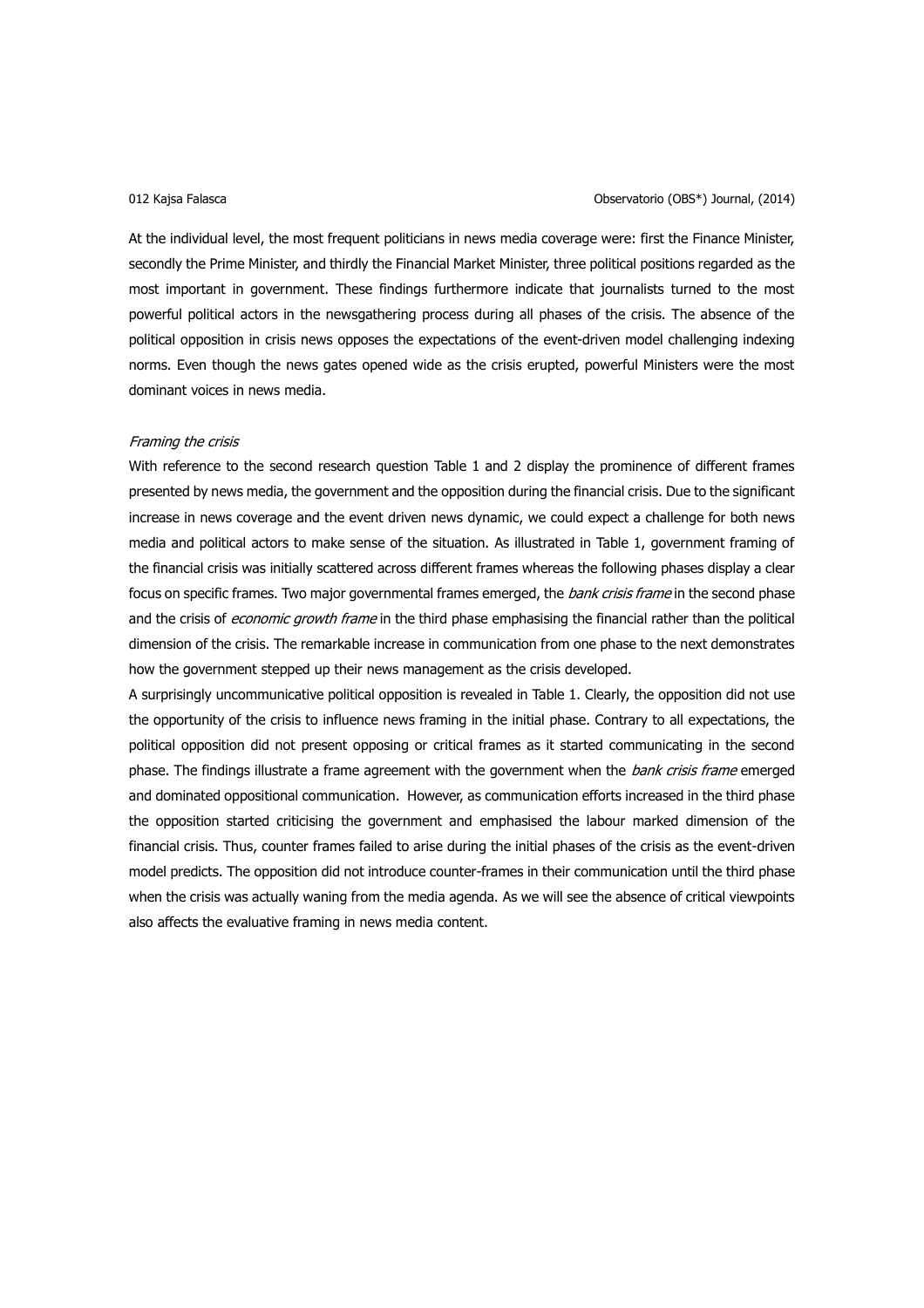| Frames                 |           | Phase 1     |                | Phase 2      |                | Phase 3        |                | Total        |  |
|------------------------|-----------|-------------|----------------|--------------|----------------|----------------|----------------|--------------|--|
|                        | Gov       | Opp         | Gov            | Opp          | Gov            | Opp            | Gov            | Opp          |  |
| Labour market          | 22        | $\mathbf 0$ | $\overline{7}$ | 5            | 12             | 76             | 11             | 54           |  |
| Finances of the state  | $\pmb{0}$ | $\mathbf 0$ | $\mathbf 0$    | $\mathbf 0$  | $\overline{4}$ | $\pmb{0}$      | $\overline{2}$ | $\mathbf 0$  |  |
| <b>Bank crisis</b>     | 56        | $\mathbf 0$ | 90             | 95           | 18             | 16             | 46             | 40           |  |
| <b>Business</b>        | 0         | $\mathbf 0$ | $\mathbf 0$    | $\mathbf 0$  | $\overline{2}$ | $\mathbf 0$    | $\mathbf{1}$   | $\mathbf 0$  |  |
| Economic growth        | 22        | $\mathbf 0$ | 3              | $\mathbf{0}$ | 61             | $\overline{4}$ | 38             | 3            |  |
| Private economy        | 0         | 0           | $\mathbf 0$    | $\mathbf 0$  | $\overline{4}$ | $\overline{4}$ | $\overline{2}$ | $\mathsf{3}$ |  |
| $\frac{0}{0}$          | 100       | $\mathbf 0$ | 100            | 100          | 101            | 100            | 100            | 100          |  |
| N (number of messages) | 9         | $\mathbf 0$ | 31             | 21           | 51             | 49             | 91             | 70           |  |

| Table 1: Government and opposition frames defining the financial crisis during the different phases |  |  |  |  |
|-----------------------------------------------------------------------------------------------------|--|--|--|--|
|-----------------------------------------------------------------------------------------------------|--|--|--|--|

Note: Numbers of messages are displayed in percentage rather than (n) as it makes comparison easier.

As Table 2 illustrates, the news media coverage is distinguished by the presentation of a large variety of frames defining the financial crisis across all phases. The presentation of different frames indicates that news content included diverse problem definitions of the financial crisis and its effects. Even though the government and the opposition came to a consensus on how to frame the crisis and stepped up their communication efforts in the second phase, journalists continued to include different perspectives in media coverage. The dynamics created by the unexpected event, in line with expectations, would thus have encouraged journalists to include various viewpoints and sustain independent framing.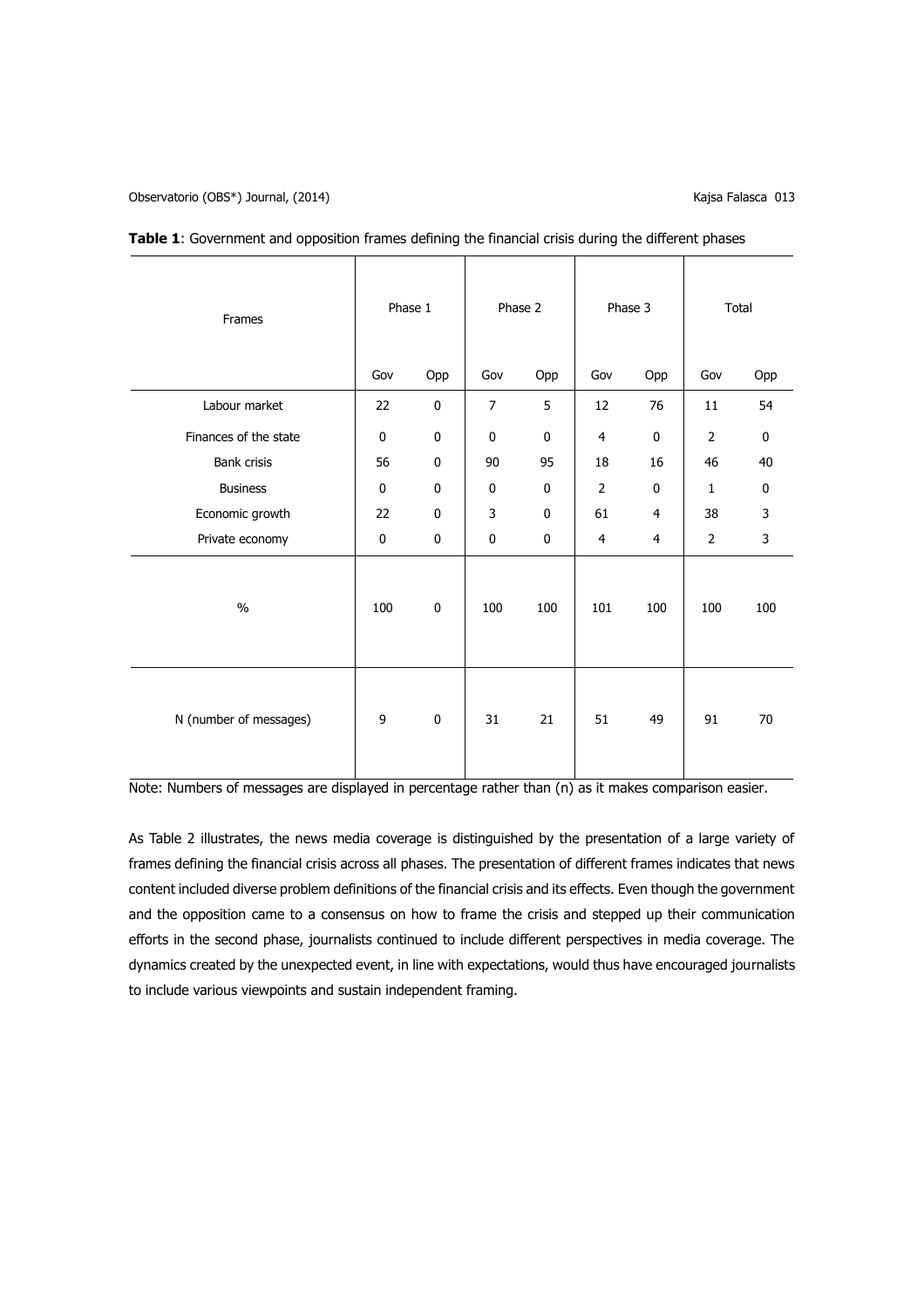014 Kajsa Falasca Observatorio (OBS\*) Journal, (2014)

**Table 2**: News media frames defining the dominant character of the financial crisis during the different phases

| <b>Frames</b>              | Phase 1 | Phase <sub>2</sub> | Phase 3 | Total |
|----------------------------|---------|--------------------|---------|-------|
| Labour market              | 9       | 11                 | 14      | 11    |
| Finances of the state      | 4       | 3                  | 2       | 3     |
| <b>Bank crisis</b>         | 32      | 26                 | 16      | 26    |
| <b>Business</b>            | 22      | 40                 | 45      | 34    |
| Economic growth            | 5       | 6                  | 6       | 5     |
| Private economy            | 28      | 14                 | 17      | 21    |
| $\%$                       | 100     | 100                | 100     | 100   |
| N (articles and newscasts) | 551     | 469                | 395     | 1415  |

Note: Numbers of messages are displayed in percentage rather than (n) as it makes comparison easier.

Turning to the question of the relationship between the salience of political frames and media frames, the findings indicate that financial crisis frames presented by the government and the opposition were reflected in media coverage; however, these frames did not dominate. Thus, the unexpected event of the financial crisis opened up the possibility for different perspectives in news media framing of the crisis in addition to salient political frames.

# Evaluative framing during the financial crisis

Considering the evaluative function of frames, the findings clearly illustrates that the government was positively evaluated and banks were negatively evaluated as their management of the crisis was depicted in political actors' messages. These findings are graphically displayed in Figure 3. The content analysis of political messages also illustrates how the government initially could communicate their preferred frames without challenge from a disagreeing political opposition. As the government increased their communication efforts in the initial phase two influential frames were promoted; firstly, the government was monitoring the crisis and had taken the required precautions making sure state finances were standing strong against the economic turbulence in the world and secondly, the banks' irresponsible management of credits and economic bonuses was responsible for the financial crisis. These frames, evaluating the government's management of the crisis as very positive and the banks' handling as very negative, were both salient across the following phases.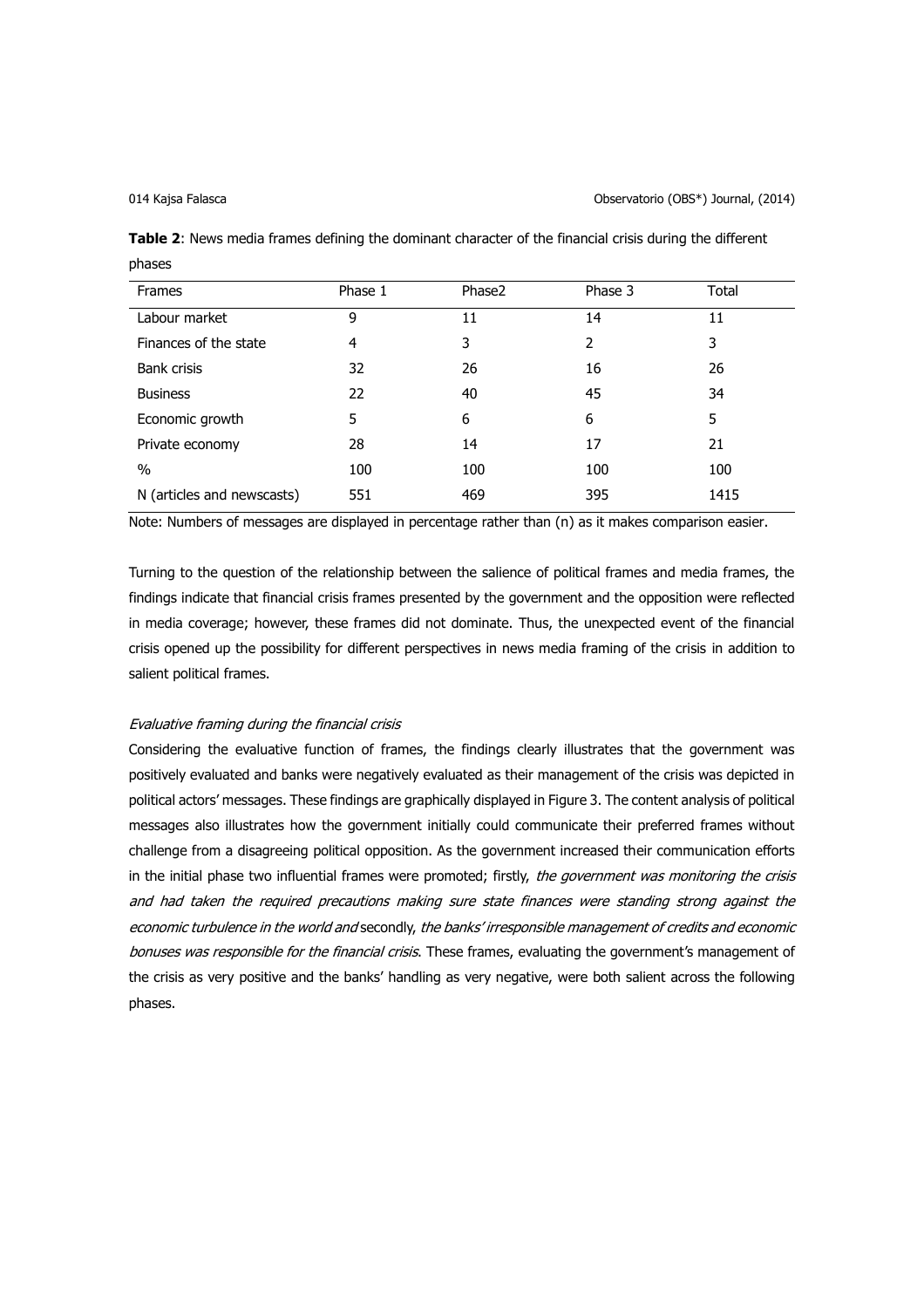Phase 1 Phase 2 Phase 3 ∔ 100%-<br>مب<br>60<br>69 -50% 0% 50% 100%  $08-09-09-22$  08-09-20 08-10-27 08-09-20 08-10-20 08-10-20 08-10-27 08-12-21 08-12-20 08-12-23 08-12-23 08-12-23 08-12-29 08-12-23 08-12-23 08-12-29 08-12-29 08-12-23 08-12-23 08-12-23 08-12-23 08-12-23 08-12-23 08-12-29 Reg.  $\qquad \qquad \text{Opp.} \qquad \qquad = \qquad \text{Banks}$ 

**Figure 3:** Evaluative framing of central actors in political messages during the different phases of the financial crisis.

Note: This figure is based on a balance measurement where every positive unit is calculated as +1 and every negative unit is calculated as -1, this was then recalculated into percentages.  $N=161$ 

The content analysis of news stories also showed how the government's management of the crisis was more positively framed than the opposition and how the banks' management received a mostly negative framing in news content across all phases. As graphically illustrated in Figure 4, the initial negative framing of government turned into a less negative framing as government news management was established in the initial phase of the financial crisis. Media coverage thus came to be dominated by the more positive evaluation of the government and the more negative evaluation of the banks. The evaluative frames promoted by government portraying *government as responsible* and *banks as irresponsible* became a dominant media frame describing the different actors in the financial crisis coverage across all the phases.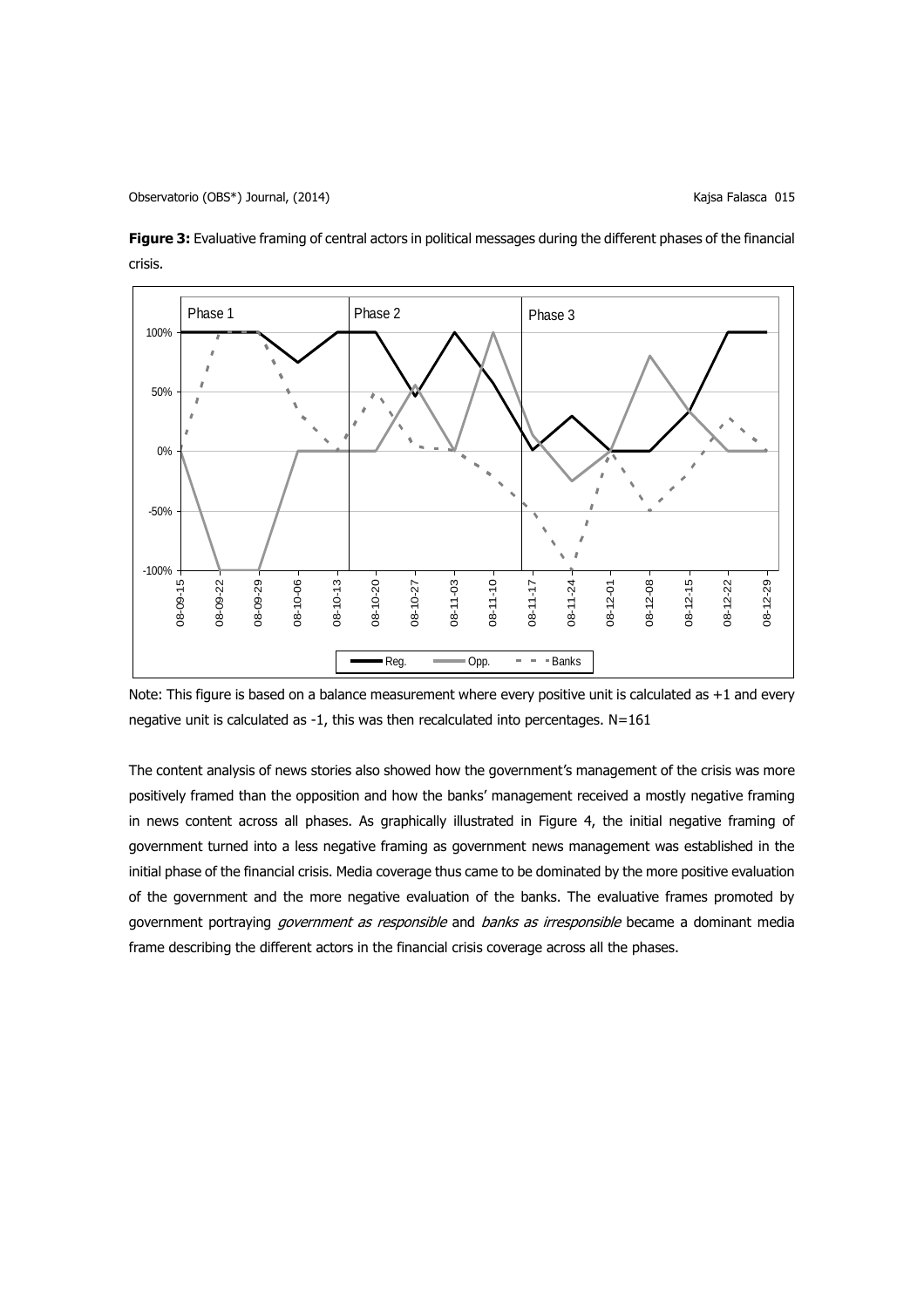

**Figure 4:** Evaluative framing of central actors in news coverage during the different phases of the financial crisis.

Note: This figure is based on a balance measurement where every positive unit is calculated as +1 and every negative unit is calculated as -1, this was then recalculated into percentages. N=1711

These findings indicate that salient government frames influenced news media frames. Thus, the government was successful in influencing the evaluative framing in news media in contrast to the event-driven news model predicting various and divergent views in news coverage. Considering the dominance of governmental politicians as sources in news coverage these findings are not surprising as sources promote their own frames. Furthermore, the absence of an active political opposition left journalists with little critical evaluative frames to include in their news stories.

# **Conclusion and discussion**

Frame-building research has hitherto not fully examined different actors' ability to influence the framebuilding process in news media [\(Zhou & Moy, 2007\)](#page-20-1) and neither fully examined various dynamics that affects the frame-building process [\(R.G. Lawrence, 2010\)](#page-19-7). This study departs from previous framing studies that examine journalistic routines and norms as source use in news coverage to integrate analyses of the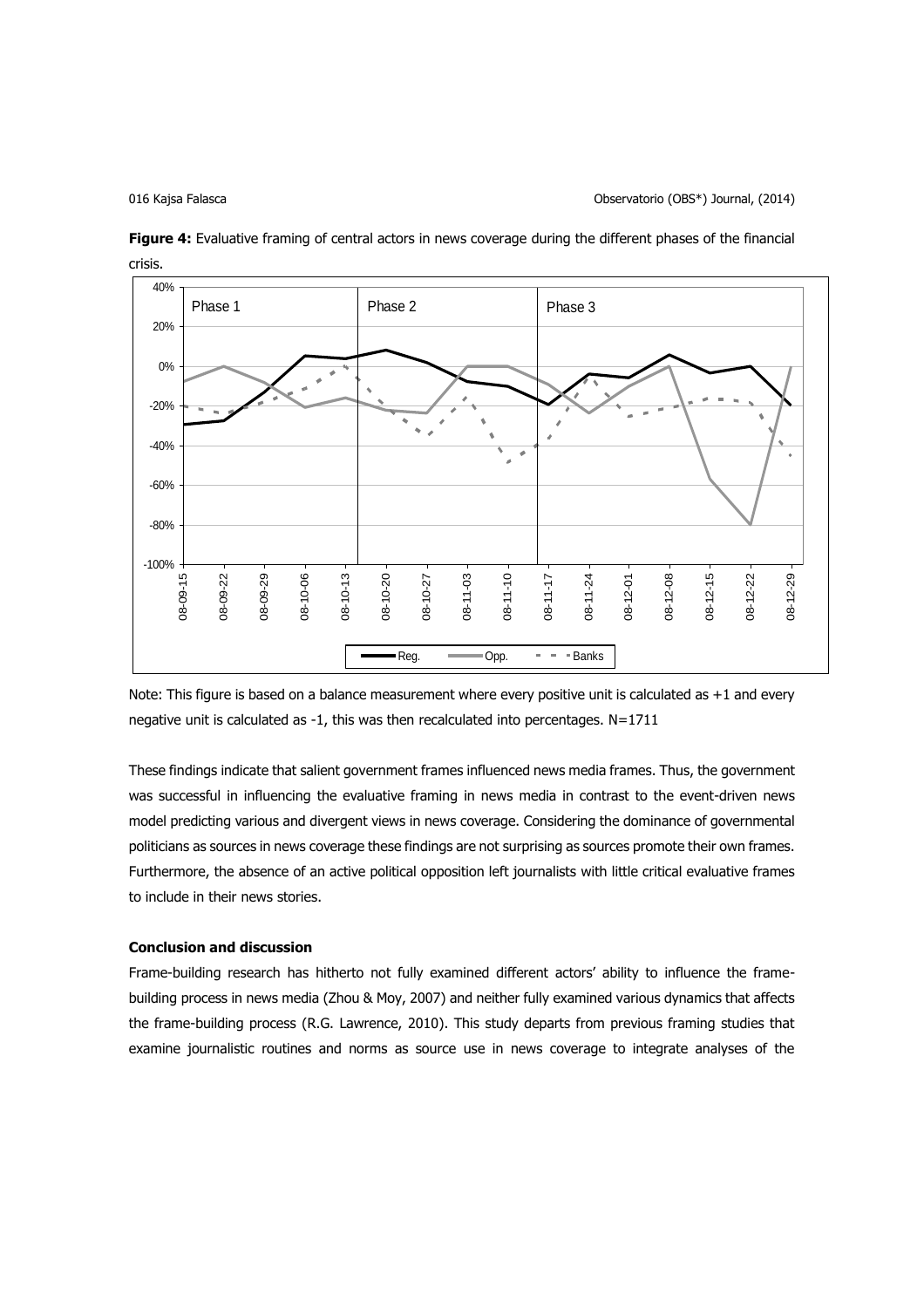# Observatorio (OBS\*) Journal, (2014) Charles and Controller and Controller and Controller and Controller and Controller and Controller and Controller and Controller and Controller and Controller and Controller and Controlle

implementation of frames by both political actors and news media during the 2008 financial crisis. By utilizing this dramatic and unexpected event, the present study furthermore explores whether the context of eventdriven news challenges political influence and journalistic routines in the frame-building process. However, the present study in contrast to expectations indicates that the government gained a dominant role in the frame-building process. By focusing on the Swedish case, which was characterized by a rapid growth of intense and negative news coverage [\(Färm, Jendel, & Nord, 2012\)](#page-19-16) this study thus explores the interaction between political actors and news media in the frame-building process during an unexpected event.

The dramatic increase in media coverage in Sweden during the eruption of the financial crisis coincided with the fall of Lehman Brothers in September 2008. The crisis quickly became the major news story on the media agenda making it an important political issue as well. With no predetermined frames to interpret the situation the eruption of the financial crisis set off a scramble for sense making. The event-driven dynamic could thus challenge journalistic dependence on powerful political sources by opening up the news gates to various actors and viewpoints with subsequent influence on frame-building. The findings of this study display this initial uncertainty of sense making as the news included a wide range of frames and political actors were slow in responding to the intense and negative news coverage. However, as the crisis developed in the initial phase, the Swedish government stepped up their communication efforts and the Finance Minister gained the dominant role of the most frequently used source in news coverage. Even though the news gates opened up for other actors, the most powerful political actors quickly regained their position as dominant sources following the predictable pattern of indexing.

Clearly, journalists turned to the most powerful political actors in the newsgathering process scarcely including divergent or oppositional voices. Generally journalists include different sides of every story [\(Tuchman, 1972\)](#page-20-7) but in this case political oppositional voices were initially absent and the opposition itself was reluctant to initiate their own communication efforts. Furthermore, the frame agreement between the opposition and the government in the second phase, defining the crisis as a bank crisis caused by the irresponsible management of credits and bonuses by banks, seriously constrained journalists access to different perspectives in the frame-building process. As the crisis continued and developed into a serious economic downturn the political opposition presented counter frames but the crisis was then waning from the media agenda. The dominance of governmental sources and lack of opposition in news coverage was thus evident in financial crisis coverage in Sweden. Turning to the evaluative framing, the findings illustrate how the government's perspectives of their own and other important actors' management of the crisis was reflected in news media. As dominant sources, governmental politicians and high-ranking ministers were able to influence framing of different actors' management of the crisis. Despite the unexpected character of the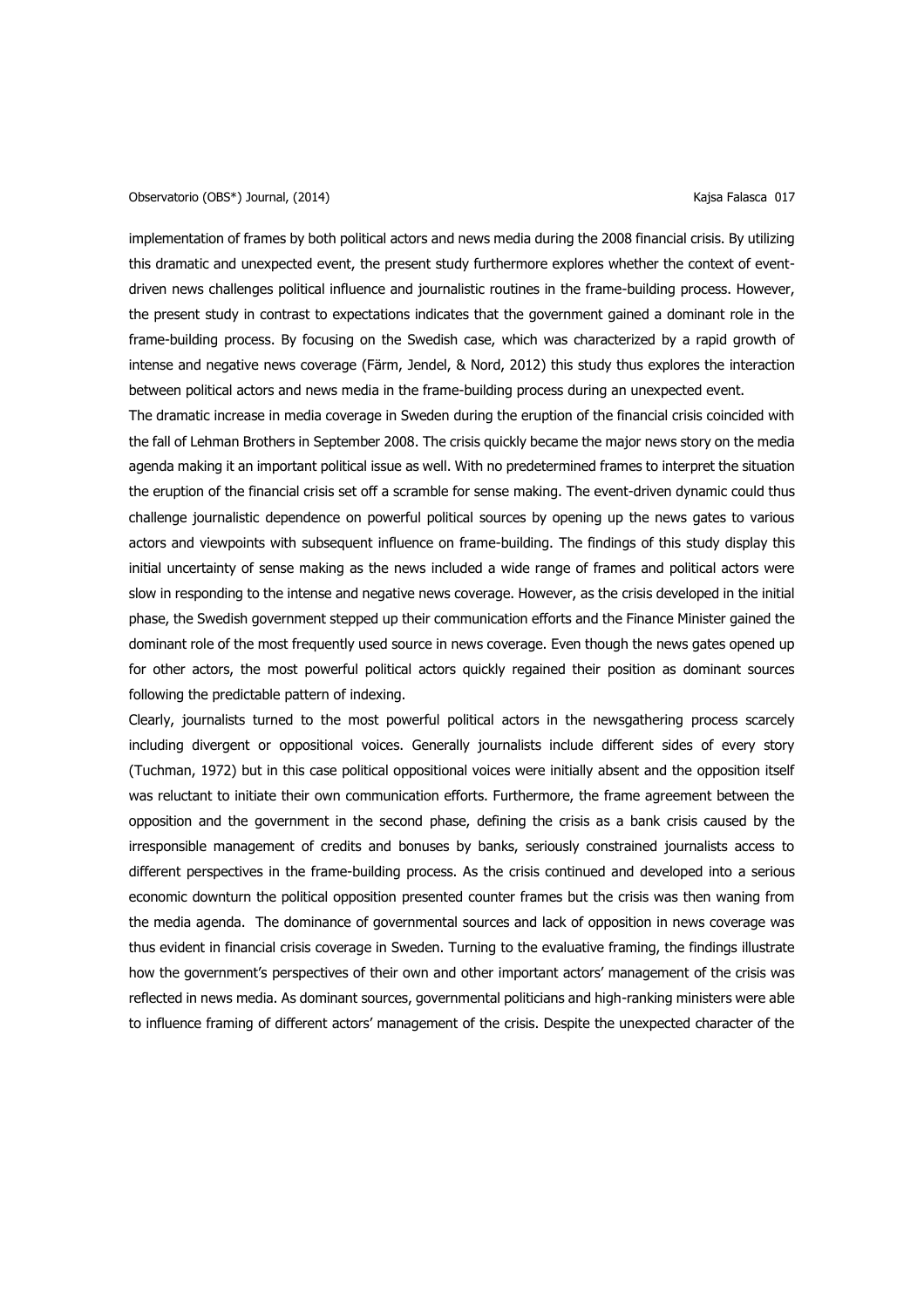crisis and expected event-driven dynamics encouraging journalistic autonomy, government potency in the relationship to journalists was not challenged neither limited.

Given the wide range of frames presented in the initial phase of the financial crisis by journalists we could expect the press to sustain alternative framing driven by the dynamic of the unexpected event. However, it is difficult to reconcile the notion of an independent press due to news framing of the crisis in the following phases. The interaction between government and press in this case resembles the relationship described as "characterized by moments of relative independence within a more general pattern of compliance with government news management" (Bennett et al, 2006: p. 469), a semi-independent relationship. Thus, a relationship that also plays out in the interaction between government and press in the frame-building process. In conclusion, the framing of the financial in Swedish news media did not present us with the dynamics of an unexpected event challenging journalistic dependence on powerful political actors. Communication efforts of the government ensured access to the news and potency to frame the crisis in order to explain what had happened, why it happened and how they handled the situation.

It is however important to note that one major limitation of this study is the lack of observations of the microprocesses contained in the government press relationship. But it is not within reach of this study to research the private contacts and relationships between politicians and journalists that undoubtedly are part of news making. These findings adds empirical evidence of political actors dominance in the interaction with news media when shaping news frames during an unexpected event but are unlikely to be generalizable as they come from a case study based on a single country during one specific event. Thus, more research is required in order to test if these findings are valid for other issues and events. Nevertheless, this study contributes to the on-going debate concerning the interaction between political actors and news media in the production of news frames.

### **References:**

- <span id="page-17-1"></span>Aalberg, T., Strömbäck, J., & de Vreese, C. H. (2012). The framing of politics as strategy and game: A review of concepts, operationalizations and key findings. Journalism, 13(2), 162-178.
- <span id="page-17-2"></span>Althaus, S. L. (2003). When news norms collide, follow the lead: New evidence for press independence. Political Communication, 20(4), 381-414.

<span id="page-17-0"></span>Bennett, L. W. (1996). News: The Politics of Illusion. New York: Longman.

<span id="page-17-3"></span>Bennett, W. L. (1990). Toward a theory of press-state relations in the United States. Journal of Communication, 40(2), 103-127.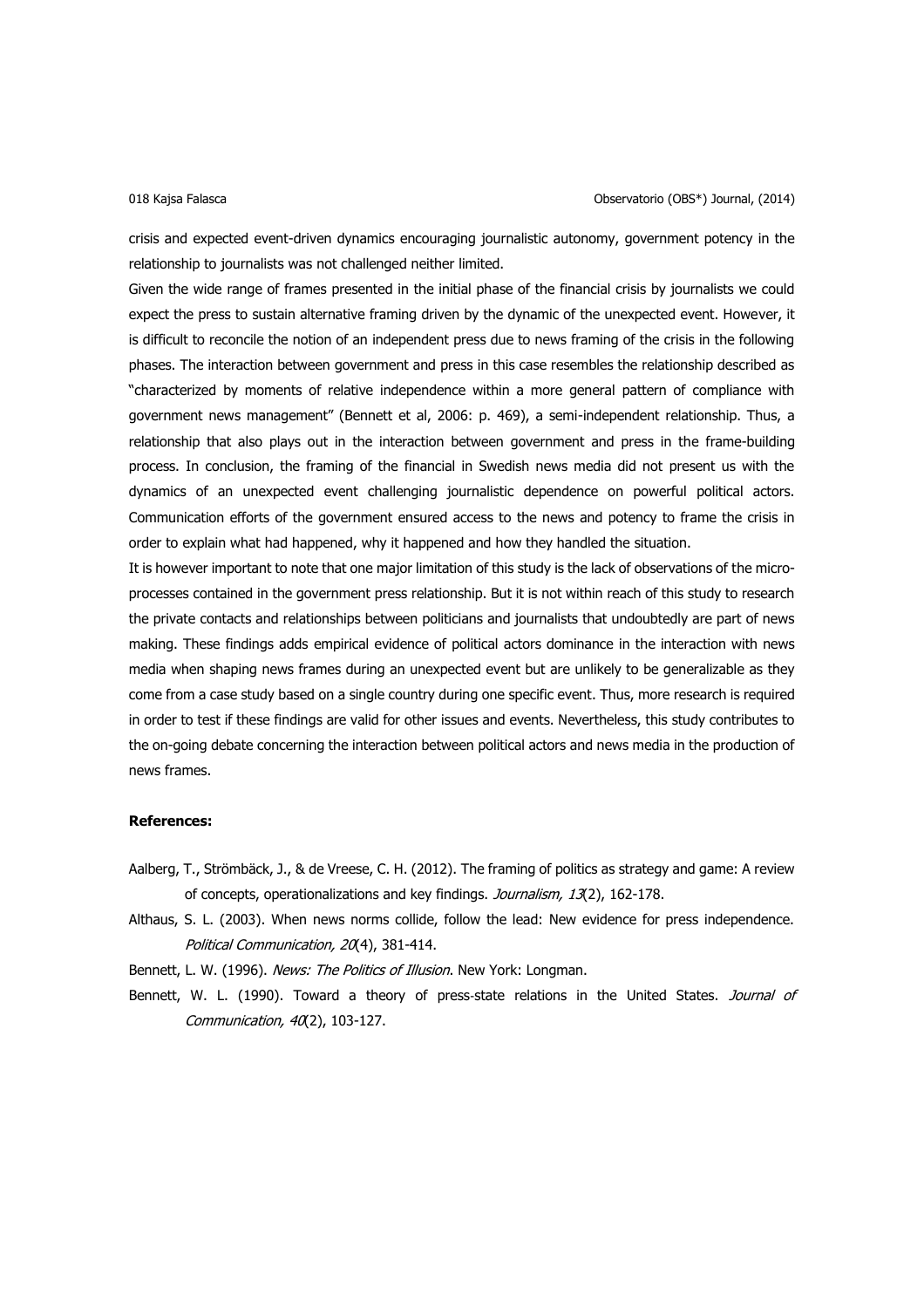- <span id="page-18-14"></span>Bennett, W. L., Lawrence, R. G., & Livingston, S. (2006). None dare call it torture: Indexing and the limits of press independence in the Abu Ghraib scandal. Journal of Communication, 56(3), 467-485.
- <span id="page-18-5"></span>Bennett, W. L., Lawrence, R. G., & Livingston, S. (2007). When the press fails: Political power and the news media from Iraq to Katrina. Chicago: University of Chicago Press.
- <span id="page-18-0"></span>Bennett, W. L., & Livingston, S. (2003). Editors' Introduction: A Semi-Independent Press: Government Control and Journalistic Autonomy in the Political Construction of News. Political Communication, 20(4), 359-362.
- <span id="page-18-15"></span>Berry, M. (2012). The Today programme and the banking crisis. Journalism.
- <span id="page-18-11"></span>Blumler, J. G., & Gurevitch, M. (1995). The crisis of public communication. New York: Routledge.
- <span id="page-18-4"></span>Callaghan, K., & Schnell, F. (2001). Assessing the democratic debate: How the news media frame elite policy discourse. Political Communication, 18(2), 183-213.
- <span id="page-18-1"></span>Campbell, V. P. (2004). *Information age journalism: Journalism in an international context*. London: Arnold (Hodder Headline Group).
- <span id="page-18-6"></span>Cappella, J. N., & Jamieson, K. H. (1996). News frames, political cynicism, and media cynicism. The Annals of the American Academy of Political and Social Science, 71-84.
- <span id="page-18-12"></span>Chong, D., & Druckman, J. N. (2007). A theory of framing and opinion formation in competitive elite environments. Journal of Communication, 57(1), 99-118.
- <span id="page-18-3"></span>Cook, T. E. (2005). Governing with the news: the news media as a political institution (2nd ed.) (2nd ed. ed.). Chicago: The University of Chicago Press.
- <span id="page-18-10"></span>D'angelo, P. (2006). News framing as a multiparadigmatic research program: A response to Entman. Journal of Communication, 52(4), 870-888.
- <span id="page-18-7"></span>D'Angelo, P., & Kuypers, J. A. (2010). Introduction: Doing News Framing Analysis. In P. D'Angelo & J. A. Kuypers (Eds.), Doing news framing analysis: empirical and theoretical perspectives. New York: Routledge.
- <span id="page-18-9"></span>De Vreese, C. H. (2010). Framing the Economy: Effects of Journalistic News Frames. In P. D'angelo, & Kuypers, J. A (Ed.), *Doing news framing analysis: Empirical and theoretical perspectives* (pp. 187). New York: Routledge.
- <span id="page-18-8"></span>Entman, R. (1993). Framing: Toward clarification of a fractured paradigm. Journal of Communication, 43(4), 51-58.
- <span id="page-18-13"></span>Entman, R. M. (2003). Cascading activation: Contesting the White House's frame after 9/11. Political Communication, 20(4), 415-432.
- <span id="page-18-2"></span>Entman, R. M. (2004). Projections of power: Framing news, public opinion, and US foreign policy. Chicago: University of Chicago Press.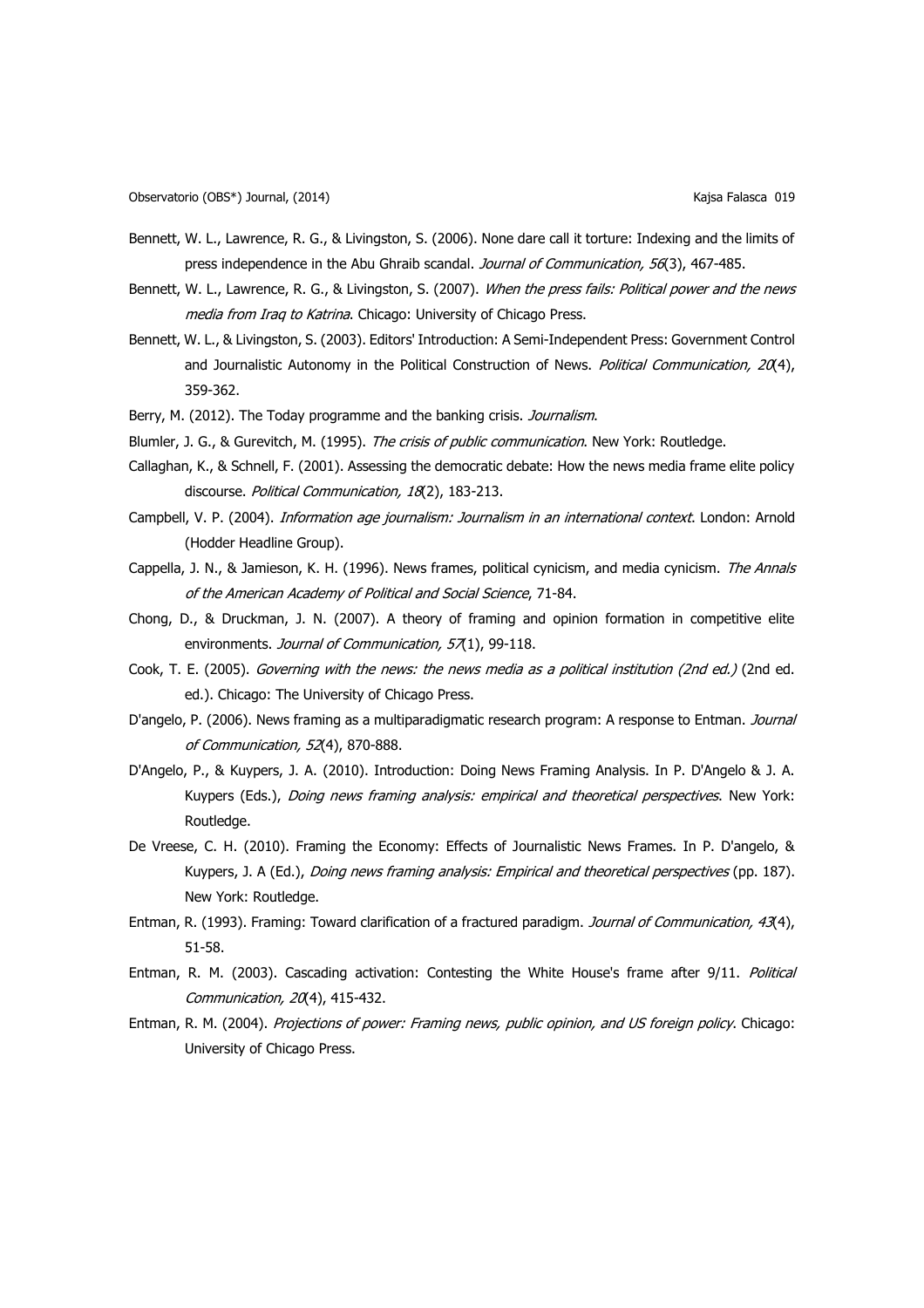- <span id="page-19-15"></span>Esser, F., Strömbäck, J., & de Vreese, C. H. (2012). Reviewing key concepts in research on political news journalism: Conceptualizations, operationalizations, and propositions for future research. Journalism, 13(2), 139-143.
- <span id="page-19-16"></span>Färm, K.-A., Jendel, L., & Nord, L. (2012). Mediebevakningen av finanskrisen. Sundsvall: DEMICOM.
- <span id="page-19-0"></span>Gans, H. J. (1979). *Deciding what's news.* New York: Vintage Books.
- <span id="page-19-13"></span>Hallin, D. C., & Mancini, P. (2004). Comparing media systems : three models of media and politics. New York: Cambridge University Press.
- <span id="page-19-2"></span>Lawrence, R. G. (2000). The politics of force : media and the construction of police brutality Berkeley: University of California Press.
- <span id="page-19-7"></span>Lawrence, R. G. (2010). Researching Political News Framing. In P. D'Angelo & J. A. Kuypers (Eds.), Doing news framing analysis: empirical and theoretical perspectives. New York: Routledge.
- <span id="page-19-10"></span>Livingston, S., & Bennett, W. L. (2003). Gatekeeping, indexing, and live-event news: Is technology altering the construction of news? Political Communication, 20(4), 363-380.
- <span id="page-19-11"></span>Manning, P. (2012). Financial journalism, news sources and the banking crisis. Journalism.
- <span id="page-19-14"></span>Nord, L. (2008). Comparing Nordic media systems: North between west and east? . Central European Journal of Communication, 1(1), 95-110.
- <span id="page-19-1"></span>Norris, P., Kern, M., & Just, M. R. (2003). Framing terrorism: The news media, the government, and the public. In P. Norris, M. Kern & M. R. Just (Eds.), Framing terrorism: The news media, the government, and the public. New York: Routledge.
- <span id="page-19-3"></span>Reese, S. D., Gandy, O. H., & Grant, A. E. (2001). Introduction. In S. D. Reese, O. H. Gandy & A. E. Grant (Eds.), Framing public life: Perspectives on media and our understanding of the social world. New Jersey: Lawrence Erlbaum.
- <span id="page-19-4"></span>Schaffner, B. F., & Sellers, P. J. (2009). Winning with words : the origins and impact of political framing. London: Routledge.
- <span id="page-19-8"></span>Scheufele, D. A. (1999). Framing as a theory of media effects. Journal of Communication, 49(1), 103-122.
- <span id="page-19-6"></span>Scheufele, D. A., & Tewksbury, D. (2007). Framing, agenda setting, and priming: The evolution of three media effects models. Journal of Communication, 57(1), 9-20.
- <span id="page-19-12"></span>Schifferes, S., & Coulter, S. (2012). Downloading disaster: BBC news online coverage of the global financial crisis. Journalism.
- <span id="page-19-5"></span>Sellers, P. (2010). Cycles of Spin: Strategic communication in the US Congress. New York: Cambridge University Press.
- <span id="page-19-9"></span>Sheafer, T., & Gabay, I. (2009). Mediated public diplomacy: A strategic contest over international agenda building and frame building. *Political Communication, 26*(4), 447-467.